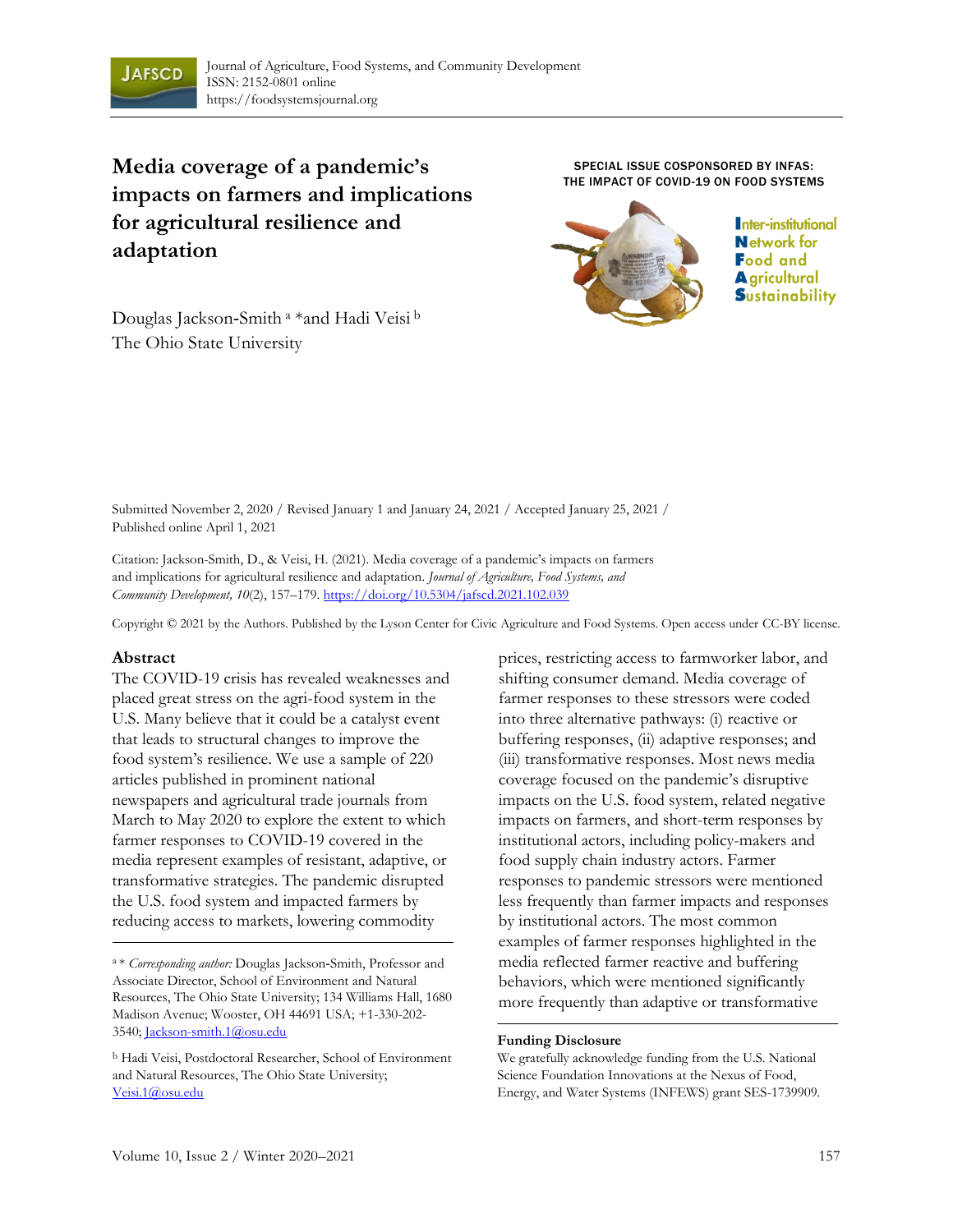responses. National newspapers were more likely to cover farmer responses and present examples of adaptive and transformative strategies compared to agricultural trade journals. Our findings suggest that news media coverage in the early months of the pandemic largely characterized the event as a rapid onset 'natural' disaster that created severe negative impacts. Media devoted more attention to short-term policy responses designed to mitigate these impacts than to farmer responses (in general) or to discussion of the deeper structural causes of and potential solutions to the vulnerabilities revealed by the pandemic. In this way, both national newspaper and agricultural trade journal coverage seems to promote frames that reduce the likelihood of the pandemic becoming the seed of a more resilient system.

### **Keywords**

Adaptation, Buffering Behavior, COVID-19, Pandemic, Farmers, Farming Systems, Framing, Impact Pathways, News Media Coverage, Resilience

#### **Introduction**

The COVID-19 outbreak in early 2020 created sudden and severe shocks to the U.S. food supply chain (Nicola et al., 2020). In mid-March 2020, stay-at-home orders led to a dramatic shift in the ways in which households purchased and consumed food (Bomey & Tyko, 2020; Michelson, 2020). Additionally, reduced travel by U.S. residents translated directly into a lower consumption of ethanol, leading to dramatic impacts on demand for corn from U.S. farmers (Fatka, 2020a; Meyer, 2020). Changes in consumption patterns and outbreaks among food supply chain workers led to significant disruptions in food supply chains (Corkery & Yaffe-Belany, 2020b; Hearden, 2020). The pandemic also disrupted international shipping and trade (Swoboda, 2020b).

The increased visibility of food system vulnerabilities and failures have led many observers to question whether the pandemic might serve as a catalyst event leading to a fundamental transformation of farming and food supply chains. In the first few months of the pandemic, a number of scholars and organizations used resilience frameworks to

assess the vulnerabilities, impacts, and responses in food systems (Food and Agricultural Organization of the United Nations [FAO], 2020; Hilchey, 2020). The concept of 'resilience' refers to the ability of individuals, communities, or systems (particularly ecosystems) to 'bounce back' or sustain their essential functions in the face of disturbance (Folke, 2006; Gunderson & Holling 2002; Walker, Holling, Carpenter, & Kinzig, 2004). Resilience frameworks understand the world as a complex adaptive system. They focus on dynamic co-evolutionary processes in socio-ecological systems through which actors and institutions resist, adapt, or transform themselves in order to survive or thrive under uncertain or changing environmental conditions (Rammel, Stagl, & Wilfing, 2007).

Questions about the resilience of modern agriculture and the global food supply chain began long before the COVID-19 pandemic (Ericksen, 2008; Kahiluoto et al., 2019; Puma, Bose, Chon, & Cook, 2015). Nevertheless, many think the pandemic exposed the lack of social and ecological resilience of the dominant food system and predict significant transformations as part of a long-run social-ecological adaptive process (Kahiluoto, 2020; Worstell, 2020). Others are more sanguine and view it as an opening that will not necessarily generate deeper structural changes (Michelson, 2020; Moran, Cossar, Merkle, & Alexander, 2020; Orden, 2020).

Key drivers of the resilience of a food system are the decisions and behaviors implemented by farm operators in response to changes in social, economic, and climate conditions. Darnhofer (2014) has developed a useful framework for categorizing the different capabilities or strategies farmers have that can contribute to their resilience. These include *buffering (*absorbing a perturbation without a change in structure or function by reallocating resources, mobilizing financial or labor reserves, or using excess capacity or inventory); *adaptation* (adjusting in a manner that adapts to new conditions while staying within the current regime, for example using new technologies or marketing channels, investing in storage, or pooling resources with other farmers); and *transformation* (implementing radical changes that lead to a transition to a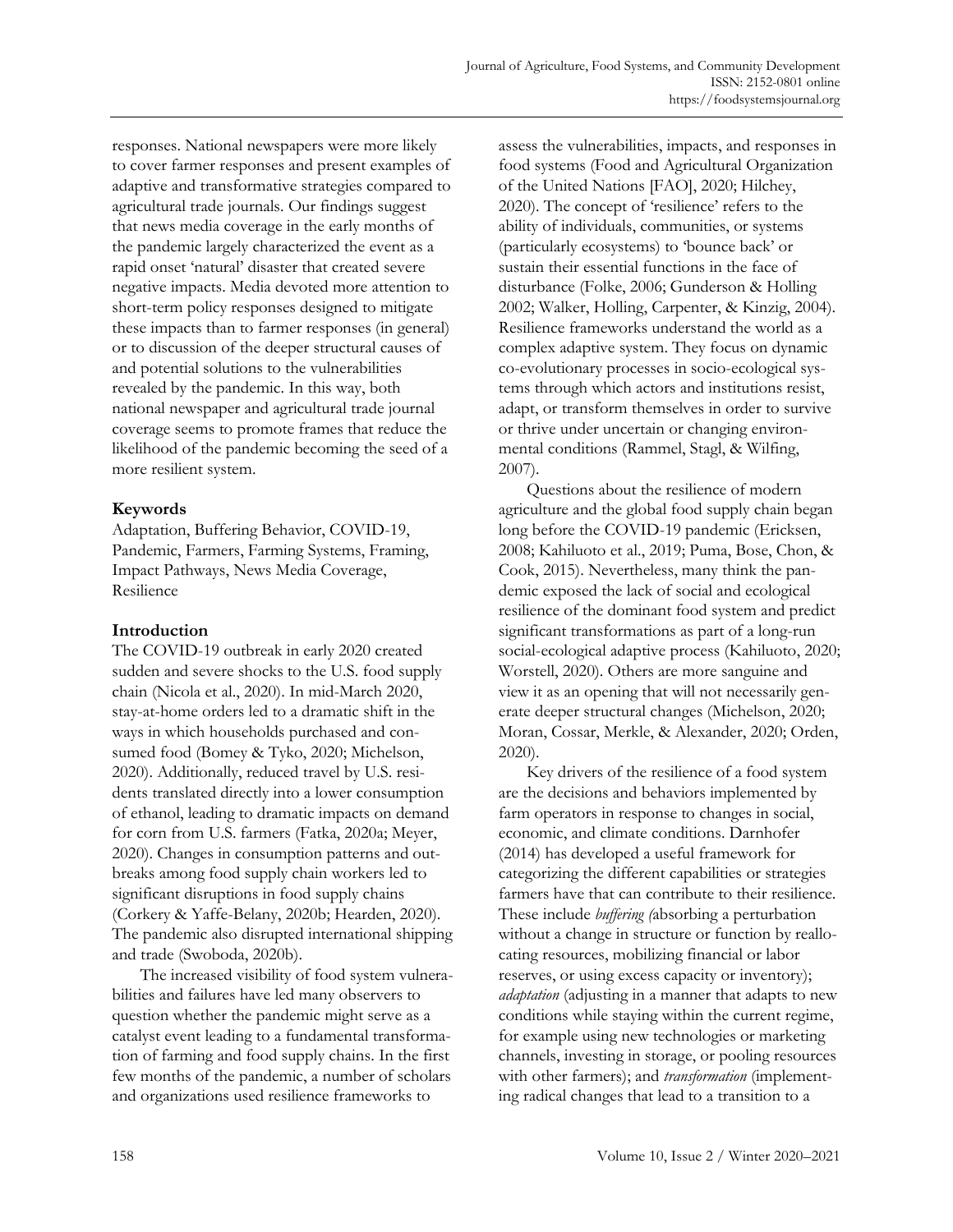new farming system, often through changes in farm enterprise type, establishing new production and marketing relationships, reorganizing the flow of labor and financial resources, and altering the balance of farm and off-farm activities).

Collectively, analyses of farm and food system resilience published in the early months of the pandemic provide useful and provocative hypotheses about the short- to long-term outcomes for food systems. However, most of these papers are conceptual and rely on limited empirical data or anecdotal information to construct their narratives or support their conclusions. While government statistics and primary research data takes time to be collected, processed, and released, much of what we know is through the window of media coverage of the event. Since the novel coronavirus first appeared, media outlets in the U.S. have published or produced thousands of articles and broadcast reports about the pandemic, many of which have focused on farming and the food system.

Media coverage is an important and 'real time' source of information about the world, but it also reflects the cognitive and cultural filters and biases of news reporters, media companies, and broader society (Murukutla, Kumar, & Mullin, 2019; Shih, Wijaya, & Brossard, 2008). Media coverage usually utilizes narrative frames that reflect and help reproduce dominant discourse and public understanding of important social, economic, and environmental problems (McEvoy, Fünfgeld, & Bosomworth, 2013). Media framing studies have distinguished between generic-frames that represent crosscutting tendencies of the media to focus on particular questions, and issue-frames that highlight which aspects of a specific news topic are highlighted or ignored (Kozman, 2017). Typical generic frames in the media focus on the presence of conflict, attribution of responsibility, economic or material outcomes, human interest stories, and ethical or political morality dimensions of any topic (Semetko & Valkenburg, 2000). Issue-frames provide concrete examples of how these generic frames are manifest surrounding a specific news issue, with an emphasis on media tendencies to "select some aspects of a perceived reality and make them more salient in a communicating text" (Entman, 1993, p. 52). Patterns of media coverage

have been shown to impact public belief and enable or constrain processes of social change (Happer & Philo, 2013).

There is relatively little published research on how news media covers pandemics or disease outbreaks. In one paper, Shih et al. (2008) note that news coverage typically shifts from documenting the source and spread of the disease to greater coverage of the impacts and societal responses. A portion of the largest and most systematic body of research on media coverage of sustainability and resilience topics comes from studies of how climate change has been framed in different news outlets. With respect to media coverage of agriculture, one recent study showed how coverage of the 2012 midwestern drought generally emphasized short-term impacts and recovery efforts, while downplaying connections to long-term climate change, thus minimizing the potential for generating adaptations that might increase resilience (Church et al., 2017). In addition, the authors found that some national newspapers (*New York Times*) were more likely to mention human-induced climate change in connection to the drought than other national newspapers (*Wall Street Journal*) or agricultural trade journals (Church et al., 2020). In both cases, a lack of attention to broader structural changes in global climate dynamics served to reinforce the idea that short-term buffering or adaptive responses were most appropriate for farmers (rather than provoking more transformative changes in farming systems or practices).

Media coverage of farming and food issues are important in shaping how farmers, experts, decision-makers, and the general public think about challenges faced by the agricultural sector and the appropriate public policy responses (Cahill, Morley, & Powell, 2010; McEvoy et al., 2013; Reisner & Walter, 1994; Stevens, Aarts, Termeer, & Dewulf, 2018). Accordingly, media coverage of the pandemic has created important frames that help people construct and represent meaning surrounding this particular external shock. These frames shape our understanding of how farmers, food system actors, and policy-makers have responded to the outbreak. In this paper, we present a systematic analysis of news media coverage of the impacts of the COVID-19 pandemic on farmers. We focus on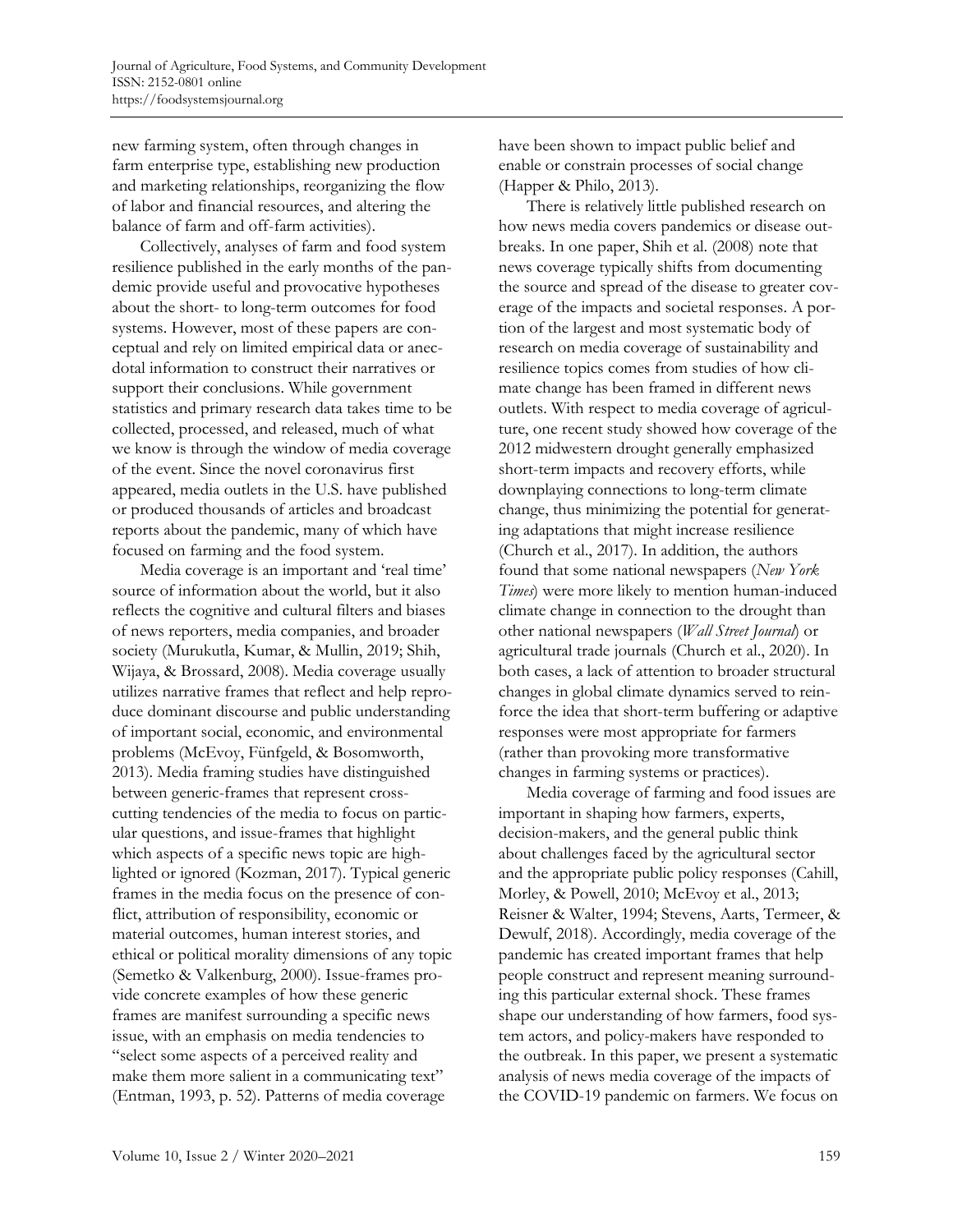issue-framing and explore how different media outlets highlight or downplay different aspects of the issue. Our analysis is explicitly guided by resilience concepts that focus attention on the ability of farmers to utilize buffering, adaptive, or transformative strategies to respond to the challenges presented by stressors and shocks like the pandemic (Darnhofer, 2014; Meuwissen et al., 2019). Specifically, we examine news media coverage to answer the following questions:

- How did news media describe the impacts of the crisis on farmers?
- How did news media characterize farmer responses to these impacts?
- How do national newspapers and agricultural trade journals differ in their coverage of the pandemic's impact on farmers?
- To what extent does news media framing encourage or frustrate a social-adaptive process leading to a more resilient farm and food system?

### **Methods**

We employ a qualitative analysis of news media articles to document how they covered the impacts of the COVID-19 outbreak on U.S. farmers and the ways in which farmers and other food system actors responded in the early months of the pandemic. We systematically sampled news coverage from print media outlets that represent both mainstream national newspapers and industry-focused agricultural trade journals. We used content analysis methods to identify examples in media coverage of the impacts of the pandemic on farmers, and to categorize farmer responses to the pandemic into resistant, adaptive, and transformative categories.

### *Sampling*

Instances of media coverage were identified using a systematic sampling of print news media articles indexed in the ProQuest LLC database. ProQuest LLC is a global information-content and technology company that archives newspapers, periodicals, and other media in a searchable database. To capture a representative range of national media frames, we initially conducted a full text query of the ProQuest databases for articles from three

prominent national daily newspapers: The *New York Times* (NYT), the *Wall Street Journal* (WSJ), and *USA Today* (USAT). We utilized a keyword search to capture articles that included both terms related to agriculture ("Farmer" or "Farming" or "Agriculture") and terms related to the pandemic ("COVID-19" or "Coronavirus"). We limited our search to news articles published between March 1, 2020, and May 15, 2020, and content published in English. The newspapers included in our analysis are all considered reliable sources of information and represent a mix of moderate political biases, according to the nonprofit Ad Fontes Media (2020). We recognize that differences in political bias by media coverage can easily be overstated (Budak, Goel, & Rao, 2016), but we feel that these three papers present a representative mix of perspectives (Feldman, Maibach, Roser-Renouf, & Leiserowitcz, 2012; Gentzkow & Shapiro, 2010) and have strong national visibility and reputations for objectivity compared to more polarized outlets (Boykoff & Boykoff 2004).

To capture the types of media coverage that are more likely to be seen or read by farmers and other agribusiness actors, as opposed to the general public, we also queried the ProQuest database of Agricultural Trade Journals (ATJs) for news articles using the same keywords that were published over the same time period. ATJs in the ProQuest database primarily include nationally syndicated articles published in a network of 'regional' or 'commodity' magazines by The Farm Progress Network (FPN) (e.g., Southeast Farm Press, Southwest Farm Press, Western Farm Press, Farm Industry Needs, Corn and Soybean Digest, Beef, and National Hog Farmer). These articles represent a mix of original journalistic content from network reporters and material submitted to the FPN from independent journalists, farm organizations, and applied academic researchers and extension personnel. Frequently the same article was published simultaneously across multiple magazine outlets by the network. Because nearly 90% of unique articles meeting our criteria in the ProQuest ATJ database came from magazines in the network, we limited our analysis to FPN magazines. While similar ratings of the reliability and potential bias of ATJs was not determined, based on previous published research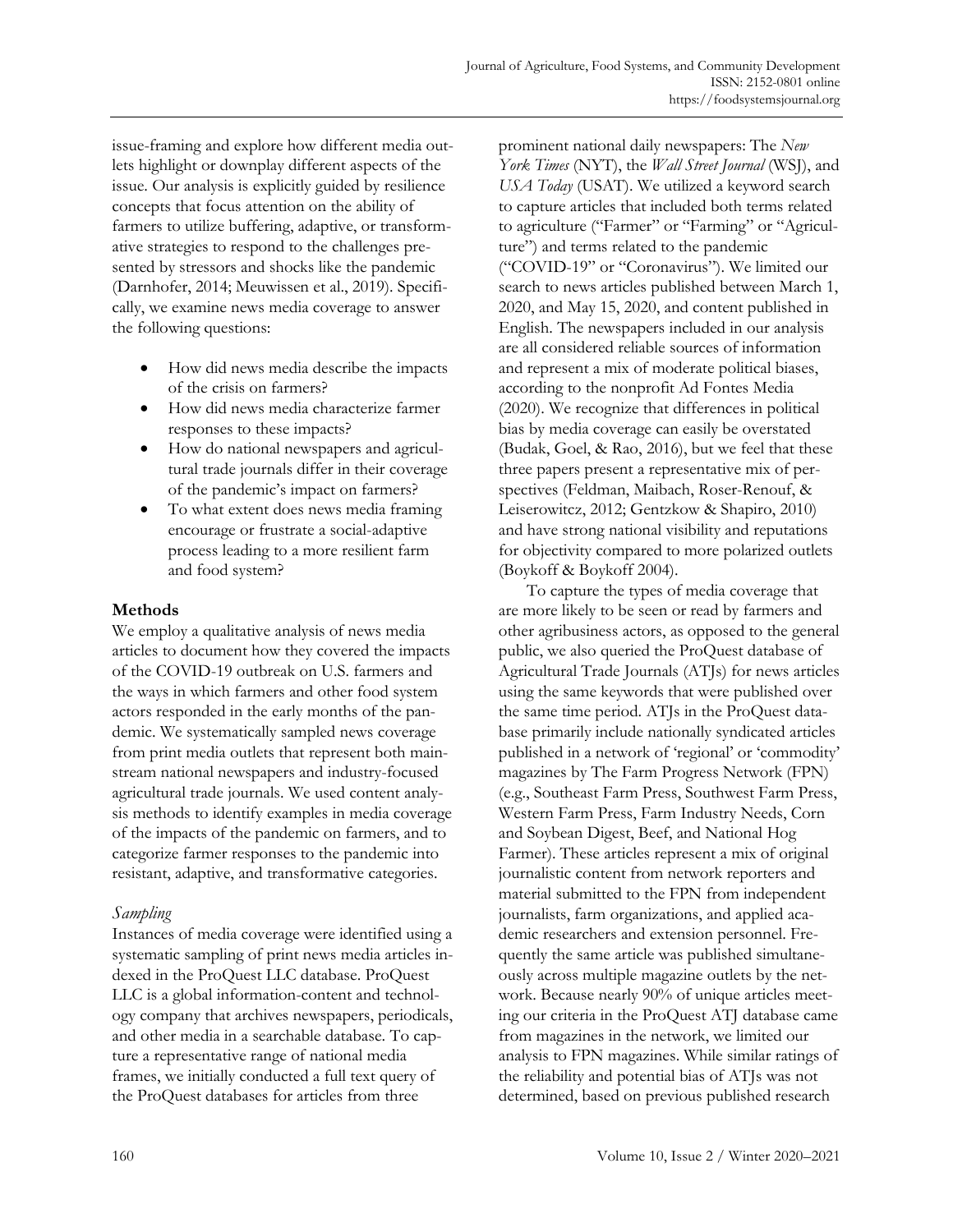we assume that they reflect perspectives and editorial biases that are pro-industry and 'leaning conservative' (Church et al., 2020).

After eliminating duplicate versions of the same articles from the newspapers and ATJs, a sample of 735 nonduplicate examples of print media was produced (Table 1). Both authors then screened each of these articles to remove stories that (a) were not news coverage (e.g., op-eds, commentaries, or obituaries;  $n=26$ ), (b) focused only on impacts outside of the U.S. (*n*=53), (c) addressed topics outside of our focus area (e.g., were spurious and did not include any mention of COVID-19's impacts on agriculture or food; *n*=285), or (d) only addressed COVID-19's impacts on other aspects of the U.S. food supply chain, but did not include any mention of farmer impacts or responses (*n*=151). In total, 68% of the articles that met our initial search criteria were excluded, resulting in a final sample size of 220 unique instances of news media coverage that addressed COVID-19 impacts on U.S. farmers and agriculture and/or farmer or food system responses to these impacts.

#### *Data Analysis and Coding*

Content analysis is typically a reflective and iterative process whereby analysts code for the presence and absence of key themes or concepts in written text or transcribed discourse (Erlingsson & Brysiewicz, 2017). We utilized an applied deductive design in which research questions and initial theoretical categories (such as Darnhofer's resistance

capability categories) were used to direct the initial coding phase, but an inductive process allowed the final coding categories to evolve to better reflect the content found in the articles (Beal, 2013; Elo & Kyngas, 2008). We (both authors) began by reading and rereading the text from our full useable sample of media articles to understand the range of perspectives and content. We then conducted an open coding of examples of sentences or paragraphs within each article into categories or themes within each of three focused topics: (a) information about how pandemic shocks to the U.S. farm and food system directly or indirectly impacted farm operators and farm families (FARM IMPACTS); (b) examples of how farmers responded to these impacts (FARMER RESPONSES); and (c) information about other short-term policy and market reactions to COVID-19's impacts on the farm sector (SUP-PLY CHAIN RESPONSES). Examples within each of these three coding themes were then organized into a set of emergent subthemes (axial coding) that were reflective of the data but informed and shaped by concepts from the resilience frameworks outlined above. For example, when coding for farmer responses, we looked for examples of farmer responses to the pandemic's impacts that represented buffering, adaptive, and transformative strategies. Within each of those categories, we identified clusters of similar material that represented more specific subthemes.

To ensure validity and reliability in the coding process, open and pattern coding was done itera-

| Table 1. Number of Articles in Sample Based on Inclusion and Exclusion Criteria |  |
|---------------------------------------------------------------------------------|--|
|---------------------------------------------------------------------------------|--|

|                                                                         |            |             |            | Combined          |             |                    |  |
|-------------------------------------------------------------------------|------------|-------------|------------|-------------------|-------------|--------------------|--|
| Characteristic                                                          | <b>NYT</b> | <b>USAT</b> | <b>WSJ</b> | <b>Newspapers</b> | <b>ATJs</b> | <b>Full Sample</b> |  |
| <b>Nonduplicate Sample Size</b>                                         | 186        | 178         | 81         | 445               | 290         | 735                |  |
| Disqualified (by reason)                                                |            |             |            |                   |             |                    |  |
| Not News (op-ed, obituary, etc.)                                        | 12         | 3           | 0          | 15                | 11          | 26                 |  |
| No U.S. focus                                                           | 36         | 2           | 10         | 48                | 5           | 53                 |  |
| Off-Topic (no discussion of COVID-19<br>and U.S. food/ag system)        | 94         | 112         | 21         | 227               | 58          | 285                |  |
| Other COVID-19-Food Supply Chain<br>Focus (but did not include farmers) | 22         | 19          | 17         | 58                | 93          | 151                |  |
| <b>Total disqualified</b>                                               | 164        | 136         | 48         | 348               | 167         | 515                |  |
| Percent disqualified                                                    | 88%        | 76%         | 59%        | 78%               | 58%         | 70%                |  |
| <b>Qualified Sample Size</b>                                            | 22         | 42          | 37         | 102               | 123         | 220                |  |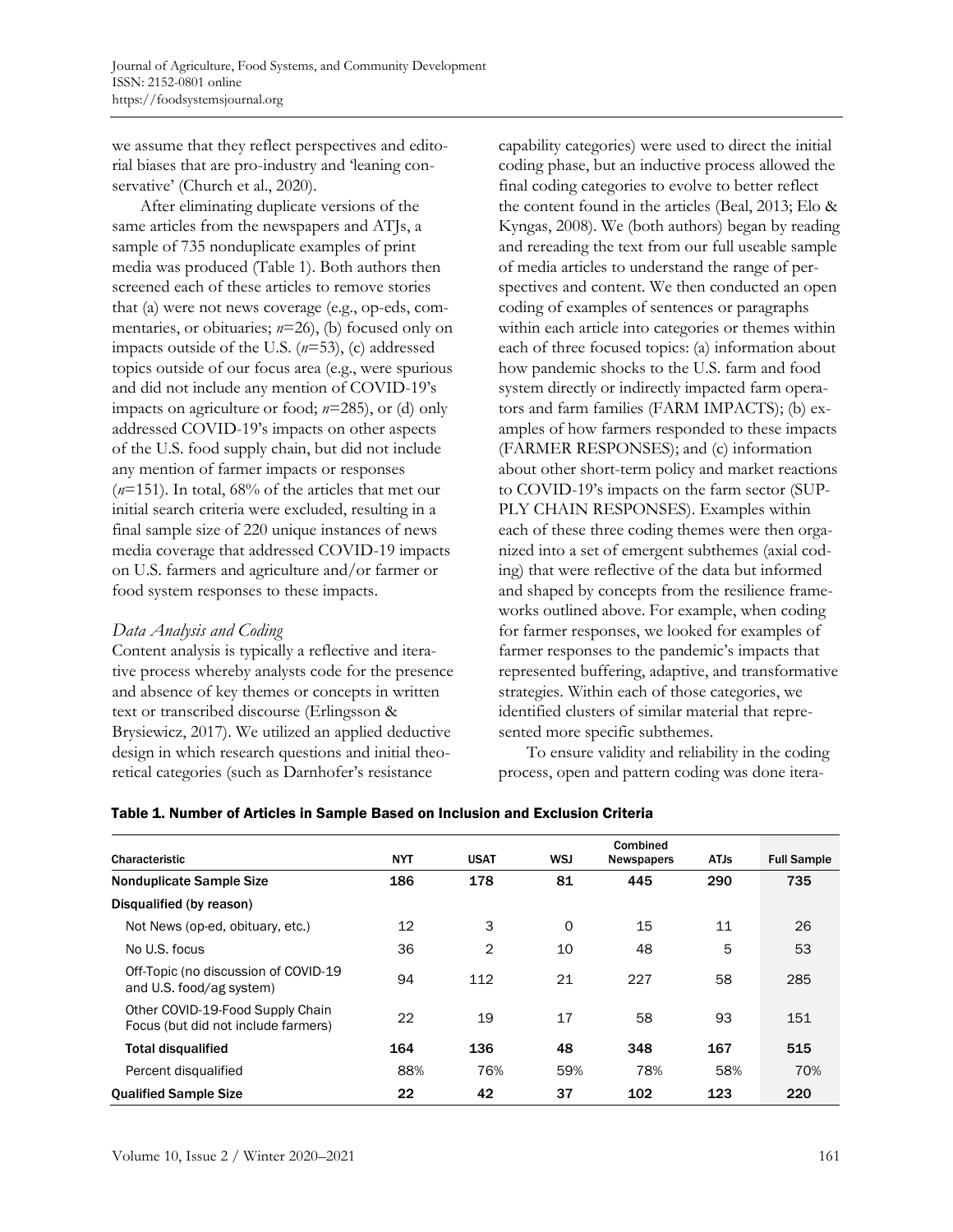tively and reflexively by both authors to gradually identify areas of disagreement and to clarify the criteria for classification in the final theme assignments (Lai & To, 2015; Miles, Huberman, & Saldaña, 2014). Specifically, each article was coded and revisited several times to verify that each body of selected text was coded accurately into the final categories. In the presentation of results below, we select a few representative examples from the full set in each category to illustrate the deeper meanings behind each of our coded themes and subthemes. We also tabulate the number of media articles from each source that included one or more examples of each coded theme. All of these steps help increase the trustworthiness of the study (Elo, Kääriäinen, Kanste, Pölkki, Utriainen, & Kyngäs, 2014).

The full sample of media articles included coverage of COVID-19 impacts and farmer responses from across the U.S. Most examples described events or quoted farmers from identifiable locations, and we coded these by state whenever possible. Overall, the combined sample included at least one example of farmer impacts or farmer responses from 34 different states. Both national newspapers (29 states) and ATJs (22 states) presented examples from most major agricultural areas in the U.S.

### **Results**

### *Impacts on Farmers*

Efforts to control the virus inevitably caused a range of economic and social shocks that affected the functioning of agricultural and food systems (Stephens, Martin, van Wijk, Timsina, & Snow, 2020). Our analysis of national newspapers and agricultural trade journal coverage identified 135 articles that presented information about the direct impacts of the pandemic on farmers (Table 2). These were coded into five main subthemes: loss of market access, depressed income, loss of farmworkers, increased demand for certain types of products, and direct impacts on farmer health and well-being. The frequency of different subthemes

in national newspapers and ATJs is shown in Table 2. While national newspapers in our sample were slightly more likely to include examples of direct impacts on farmers (65% vs 59%), this difference was not statistically significant. However, the types of impacts covered in each type of media did vary in important ways.

### *Loss of market access*

Changes in food consumption patterns and supply chain disruptions caused many farmers to lose access to key markets for their farm products. Our newspaper sample was significantly more likely to highlight examples of loss of market access associated with these food system shocks. Overall, 39% of newspapers provided examples, compared to 18% of ATJ articles. Among articles from each source that highlighted any examples of farmer impacts, newspapers included information about market access problems twice as often (60% of the time compared to 31%).

Examples of market shocks included instances where disruptions in processing plants and distribution networks associated with the shift from food service to food retail outlets resulted in farmers being unable to sell their milk, livestock, and fresh fruits and vegetables (e.g., Bradley, 2020ATJ).<sup>1</sup> One article reported on a dairy processing plant that was unable to take milk from farmers due to a disruption of transport and distribution networks, and quoted one farmer as saying "There are not a lot of other places to go with it if your buyer can't take it" (Bunge, Maltais, & Newman, 2020NWP, p. 2). Many stories highlighted bottlenecks caused by closure of meat packing plants due to illness among workers (Molina, 2020NWP; Radke, 2020a ATJ). In one example, reporters noted that "…pork producers face the possibility of…the loss of 25% of the nation's processing capacity as meatpacking plants have slowed or closed due to COVID-19" (Eller, 2020b<sup>NWP</sup>, p. 3).

Farmers who previously relied on direct sales to large institutions and restaurants were also affected by sudden loss of access to their traditional markets (O'Leary, 2020ATJ; Severson,

<sup>&</sup>lt;sup>1</sup> To enable the reader to track the media sources for individual examples presented in this section, we have used superscript tags to reflect the four media outlets: "NWP" for newspapers and "ATJ" for agricultural trade journals.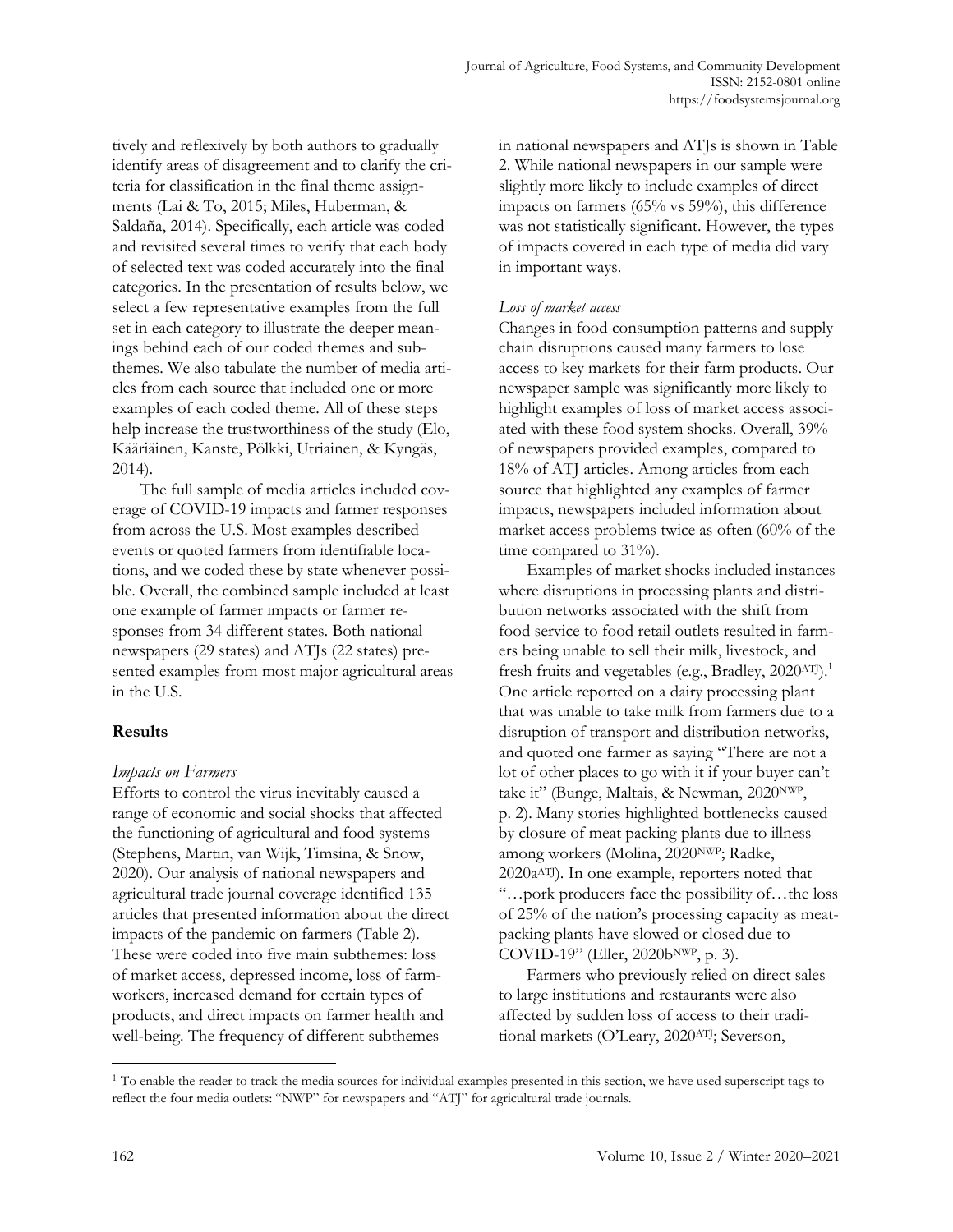### Table 2. Number and Percent of Articles Coded on Each Theme, by Source

|                                                      | <b>Combined Media Sample</b> |                                        | <b>New York Times</b>                             |                |                                        | <b>USA Today</b>                                  |                |                            | <b>Wall Street Journal</b>                                 |                |                                        | <b>Trade Journals</b>                             |                |                            |                                                            |                  |
|------------------------------------------------------|------------------------------|----------------------------------------|---------------------------------------------------|----------------|----------------------------------------|---------------------------------------------------|----------------|----------------------------|------------------------------------------------------------|----------------|----------------------------------------|---------------------------------------------------|----------------|----------------------------|------------------------------------------------------------|------------------|
| <b>Content Theme</b>                                 | Count                        | % of all<br>coverage<br>from<br>source | $%$ of<br>coverage<br>within<br>major<br>category | Count          | % of all<br>coverage<br>from<br>source | $%$ of<br>coverage<br>within<br>major<br>category | Count          | coverage<br>from<br>source | $%$ of<br>% of all coverage<br>within<br>major<br>category | Count          | % of all<br>coverage<br>from<br>source | $%$ of<br>coverage<br>within<br>major<br>category | Count          | coverage<br>from<br>source | $%$ of<br>% of all coverage<br>within<br>major<br>category | $X^2$<br>p-value |
| <b>Stressors Associated with the</b>                 |                              |                                        |                                                   |                |                                        |                                                   |                |                            |                                                            |                |                                        |                                                   |                |                            |                                                            |                  |
| Pandemic                                             | 140                          | 54%                                    |                                                   | 11             | 48%                                    |                                                   | 27             | 64%                        |                                                            | 26             | 70%                                    |                                                   | 76             | 48%                        |                                                            | 0.045            |
| <b>Impacts on Farmers</b>                            | 147                          | 57%                                    |                                                   | 14             | 61%                                    |                                                   | 23             | 55%                        |                                                            | 26             | 70%                                    |                                                   | 84             | 54%                        |                                                            | 0.301            |
| A Loss of Market Access                              | 63                           | 24%                                    | 43%                                               | 9              | 39%                                    | 64%                                               | 16             | 38%                        | 70%                                                        | 13             | 35%                                    | 50%                                               | 25             | 16%                        | 30%                                                        | 0.001            |
| <b>B</b> Income and Economic Hit                     | 79                           | 31%                                    | 54%                                               | 4              | 17%                                    | 29%                                               | 11             | 26%                        | 48%                                                        | 12             | 32%                                    | 46%                                               | 52             | 33%                        | 62%                                                        | 0.422            |
| C Loss of Farm Labor                                 | 19                           | 7%                                     | 13%                                               | $\overline{2}$ | 9%                                     | 14%                                               | 3              | 7%                         | 13%                                                        | 5              | 14%                                    | 19%                                               | 9              | 6%                         | 11%                                                        | 0.434            |
| D Increased Demand for Some<br>Products              | 22                           | 8%                                     | 15%                                               | 5              | 22%                                    | 36%                                               | 5              | 12%                        | 22%                                                        | 6              | 16%                                    | 23%                                               | 6              | 4%                         | 7%                                                         | 0.004            |
| E Farmer and Household Health<br>and Well-being      | 16                           | 6%                                     | 11%                                               | $\overline{2}$ | 9%                                     | 14%                                               | 3              | 7%                         | 13%                                                        | $\overline{2}$ | 5%                                     | 8%                                                | 9              | 6%                         | 11%                                                        | 0.938            |
| <b>Farmer Responses</b>                              | 96                           | 37%                                    |                                                   | 16             | 70%                                    |                                                   | 23             | 55%                        |                                                            | 17             | 46%                                    |                                                   | 40             | 25%                        |                                                            | 0.000            |
| A Farmer Reactive or Buffering<br>Responses          | 79                           | 31%                                    | 82%                                               | 12             | 52%                                    | 75%                                               | 22             | 52%                        | 96%                                                        | 13             | 35%                                    | 76%                                               | 32             | 20%                        | 80%                                                        | 0.000            |
| 1 Destruction, disposal or<br>donation of products   | 59                           | 23%                                    | 61%                                               | 9              | 39%                                    | 56%                                               | 18             | 43%                        | 78%                                                        | 10             | 27%                                    | 59%                                               | 22             | 14%                        | 55%                                                        | 0.000            |
| 2 Hunkering down                                     | 27                           | 10%                                    | 28%                                               | 5              | 22%                                    | 31%                                               | $\overline{7}$ | 17%                        | 30%                                                        | 5              | 14%                                    | 29%                                               | 10             | 6%                         | 25%                                                        | 0.045            |
| 3 Debt relief bankruptcy                             | 13                           | 5%                                     | 14%                                               | 5              | 22%                                    | 31%                                               | $\overline{2}$ | 5%                         | 9%                                                         | $\mathbf{1}$   | 3%                                     | 6%                                                | 5              | 3%                         | 13%                                                        | 0.002            |
| <b>B Farmer Adaptive Responses</b>                   | 25                           | 10%                                    | 26%                                               | 9              | 39%                                    | 56%                                               | 5              | 12%                        | 22%                                                        | 3              | 8%                                     | 18%                                               | 8              | 5%                         | 20%                                                        | 0.000            |
| 1 Adjust direct sales to be<br>socially distanced    | 8                            | 3%                                     | 8%                                                | 5              | 22%                                    | 31%                                               | $\overline{2}$ | 5%                         | 9%                                                         | $\mathbf{1}$   | 3%                                     | 6%                                                | $\mathsf{O}$   | 0%                         | 0%                                                         | 0.000            |
| 2 On-farm PPE use and social<br>distancing           | 12                           | 5%                                     | 13%                                               | $\mathbf{1}$   | 4%                                     | 6%                                                | 3              | 7%                         | 13%                                                        | 2              | 5%                                     | 12%                                               | 6              | 4%                         | 15%                                                        | 0.829            |
| 3 Other adaptive                                     | 6                            | 2%                                     | 6%                                                | 4              | 17%                                    | 25%                                               | 0              | 0%                         | 0%                                                         | 0              | 0%                                     | 0%                                                | $\overline{2}$ | 1%                         | 5%                                                         | 0.000            |
| C Farmer Transformative<br>Responses                 | 11                           | 4%                                     | 11%                                               | 5              | 22%                                    | 31%                                               | $\overline{2}$ | 5%                         | 9%                                                         | 3              | 8%                                     | 18%                                               | 1              | 1%                         | 3%                                                         | 0.000            |
| 1 Institutional direct shift to<br>individual direct | 10                           | 4%                                     | 10%                                               | 4              | 17%                                    | 25%                                               | $\overline{2}$ | 5%                         | 9%                                                         | 3              | 8%                                     | 18%                                               | $\mathbf{1}$   | 1%                         | 3%                                                         | 0.001            |
| 2 Conventional farms starting<br>direct sales        | 3                            | 1%                                     | 3%                                                | $\mathbf{1}$   | 4%                                     | 6%                                                | 1              | 2%                         | 4%                                                         | 1              | 3%                                     | 6%                                                | 0              | 0%                         | 0%                                                         | 0.158            |
| <b>Farm and Food System Responses</b>                | 145                          | 56%                                    |                                                   | 14             | 61%                                    |                                                   | 31             | 74%                        |                                                            | 19             | 51%                                    |                                                   | 81             | 52%                        |                                                            | 0.066            |
| <b>Total</b>                                         | 259                          | 100%                                   |                                                   | 23             | 100%                                   |                                                   | 42             | 100%                       |                                                            | 37             | 100%                                   |                                                   | 157            | 100%                       |                                                            |                  |

ISSN: 2152

-0801 online https://foodsystemsjournal.org

Journal of Agriculture, Food Systems, and Community Development

Journal of Agriculture, Food Systems, and Community Development<br>ISSN: 2152-0801 online<br>https://foodsystemsjournal.org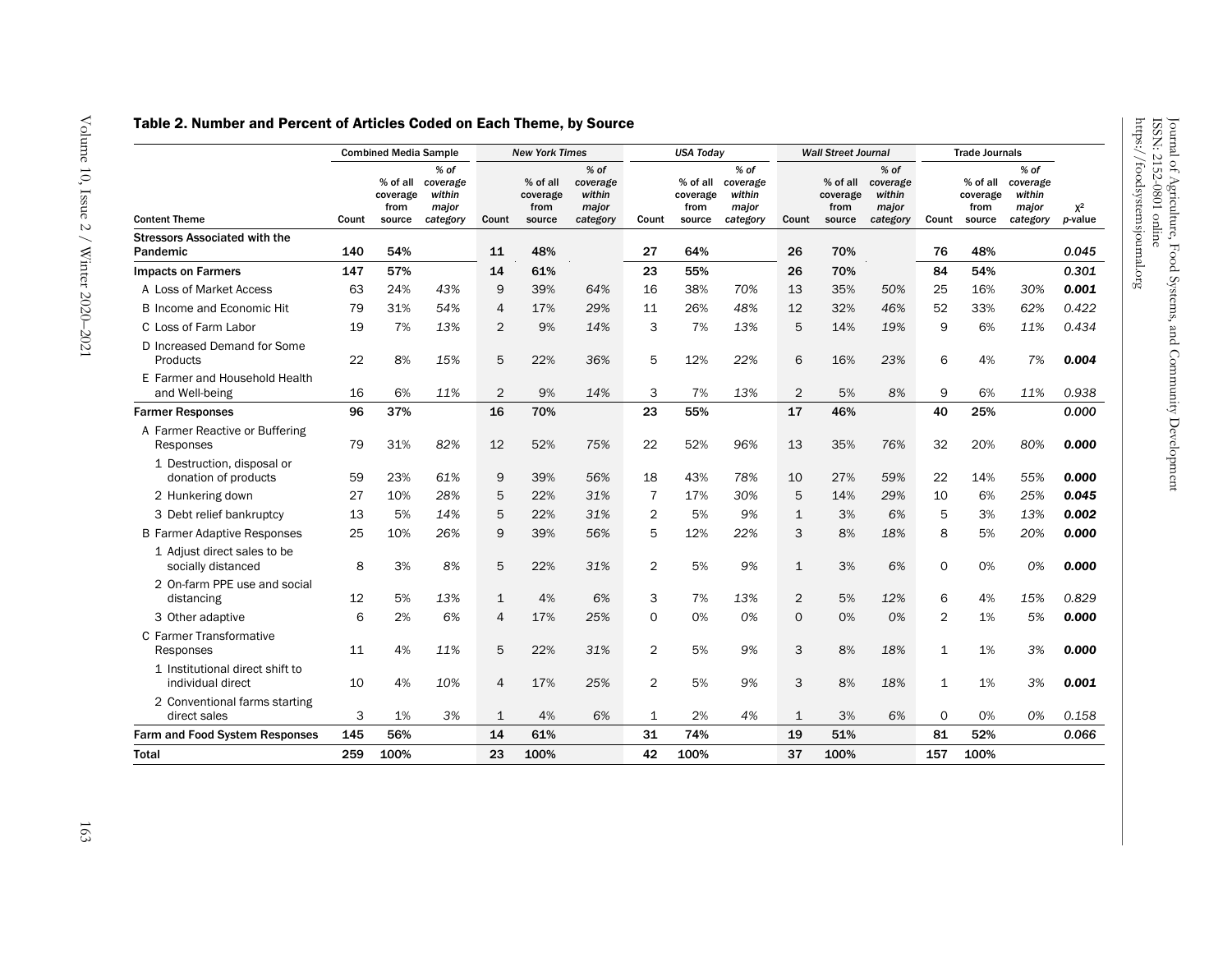2020NWP). In one story, a farmer who manages 10,000 acres said that "The demand [from the large customers] just went to zero…and not only did we lose restaurants and schools, but people were going to the grocery store buying nonperishable stuff to put in the pantry. They were not buying leafy greens" (Kesling, 2020NWP, p. 1). In another article, a farmer who relied on sales to restaurants reported that "…demand for our products evaporated by 70% almost overnight" (Newman, 2020bNWP, p. 1). Meanwhile, a senior analyst was quoted as saying that "school shutdowns will affect the approximately 7% of fluid milk consumed by school lunch programs, … and a drop-off in restaurant activity will cut into the 40% of cheese sold to food service outlets" (Bunge, Maltais, Newman, 2020NWP, p. 2).

### *Income losses: Declining commodity prices, rising costs of production*

COVID-19 was a demand-side shock that reduced demand faster than producers could cut supply, adversely affecting the prices of many crop and livestock products. The most common type of impact reported in our media sample addressed the loss of farm income (included in 28% of newspaper and 38% of ATJ articles). Farmers quoted in the media often focused on low prices for their products. In one typical example, a grain farmer was quoted as saying "The pricing specifically on corn and soybeans have just been decimated" (Walsh, 2020ATJ, p. 3). Referencing an Iowa cattle producer, another article noted that "with the current market disruption, his family will lose US\$250 to US\$300 per head. Cattle prices have fallen 25% to 30% since January" (Eller, 2020aNWP, p. 3). Experts in much of the media coverage validated these farmer reports. The *Wall Street Journal* reported that "Prices for corn, cattle, hogs and milk have dropped as demand from restaurants, colleges, schools and other institutions has evaporated. Production on farms was already high, meaning the nation started the crisis with stockpiles" (Gasparro, Kang, & Stamm, 2020NWP, p. 1). A senior analyst for agricultural lender Rabobank reported that "Dairy farmers face the prospect of milk prices collapsing by as much as

25% this year, falling to levels last seen during the 2008 financial crisis" (Bunge, Maltais, & Newman, 2020NWP, p. 1). Another analyst predicted that future price declines would be about "12% for corn, soybean 7% and cattle 25%" (Maltais, 2020bNWP, p. 4).

To make matters worse, costs of production for many producers went up in the early months of the pandemic. Constraints on international trade led to a spike in fertilizer prices (Knorr, 2020ATJ), while the closure of ethanol plants forced dairy and beef producers who had relied on distiller's grain (a byproduct of ethanol production) to find more expensive feed alternatives (Maltais, 2020a<sup>NWP</sup>). The net effect was a major drop in projected net income for U.S. farmers. Several articles reported dramatic drops in producer economic outlook indices (SWP, 2020a<sup>ATJ</sup>; Swoboda, 2020a<sup>ATJ</sup>), and several articles reported net losses reaching the tens of billions in 2020 (N. Anderson, 2020<sup>NWP</sup>; Fatka, 2020a<sup>ATJ</sup>; NHF, 2020a<sup>ATJ</sup>).

## *Loss of farm labor*

In the initial weeks of the pandemic, immigration restrictions and embassy closures designed to prevent cross-national movement of the virus were imposed by the U.S. government, threatening the supply of immigrant farm workers. Farmers quoted in our sample of media articles often expressed concern about impacts on their workforce (Hart, 2020ATJ; Newman, 2020aNWP). One major U.S. potato grower stated, "We're in a terrible fix if they shut the Mexican border off" because his operation relies heavily on immigrants holding temporary farm-work visas (Bunge, Maltais, & Newman, 2020NWP). While less common than concerns about immigrant visas, news reports of illness among farmworkers disrupting farmers' ability to plant and harvest crops were not uncommon. One article noted that "In some cases, that glut could turn to a production crunch if the foreign migrant laborers that farmers increasingly rely on to pick produce and milk cows fall sick or stay home amid lockdowns to contain the virus" (Gasparro, Kang, & Stamm, 2020NWP). Coverage of farm labor impacts was equally common across the two types of news media.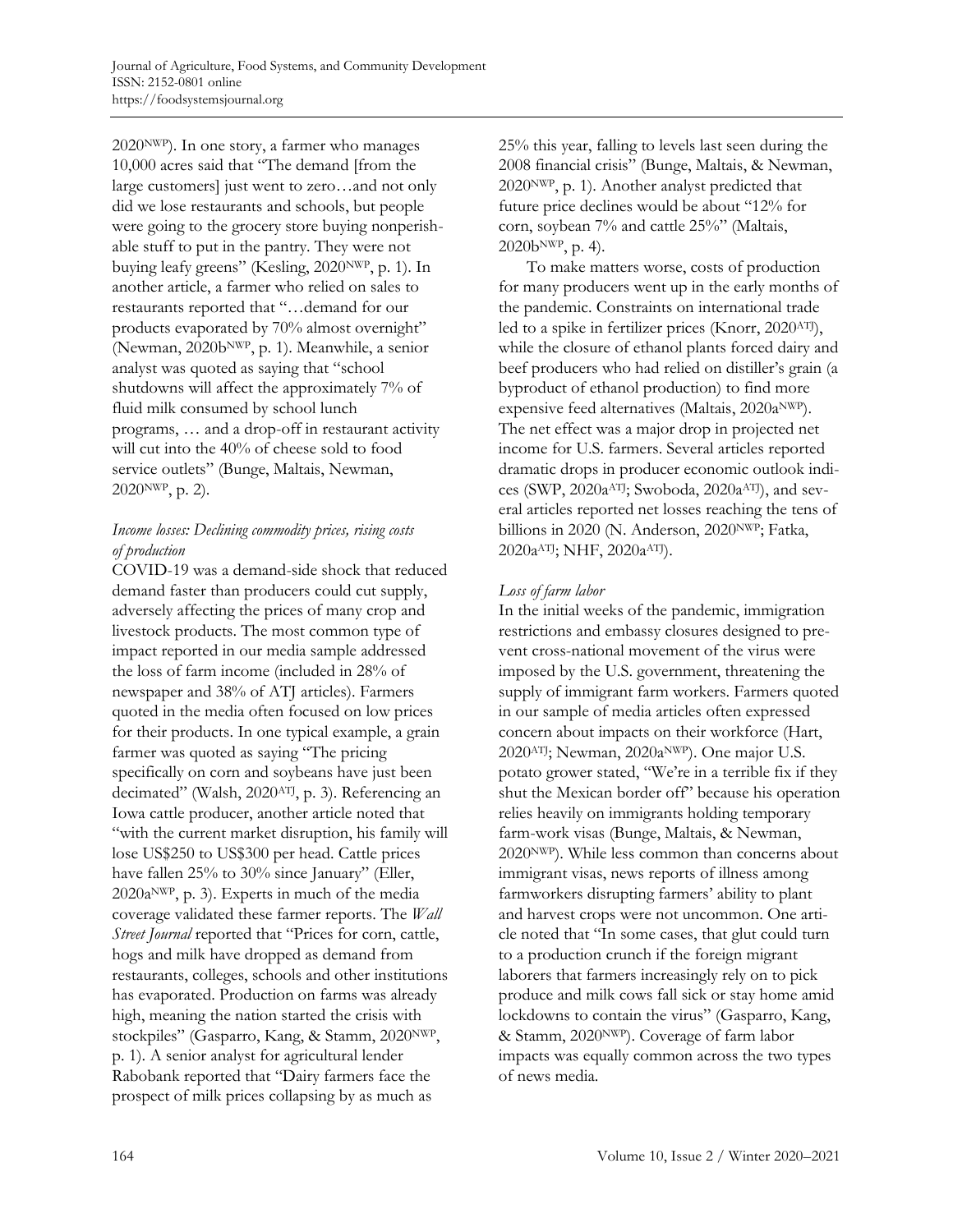## *Increase in demand for some products*

While many large farms were negatively impacted by disruptions in conventional food supply chains and sales to global commodity markets, some media reports highlighted examples where smallerscale farms that market direct-to-consumers were flourishing under the pandemic (Barnard, 2020NWP). This type of positive impact on farmers was covered more frequently in national newspapers than in the ATJ sample. In one example, an agricultural economist was quoted as saying that "the lasting effect of the virus is to provide a new opportunity for local farming … involvement in community-supported agriculture, often in the form of farmers markets, has 'blown up' in the last month. By buying direct from farmers, consumers cut out much of the complex supply chain that's causing problems during the virus" (Walsh, 2020ATJ, p. 3). Another farmer who markets through a New York farmers market reported that "Our sales are up 25 or 30 percent from what we would normally do this time of year" (Robey, 2020NWP, p. 1). While much of the coverage of increased demand focused on local foods, rising consumer demand for a few key products in grocery stores (flour, bread, peanut butter, rice, orange juice) led prices for a few mainstream commodities to increase during the early pandemic (Maltais & Wallace, 2020NWP; Zeitlin, 2020NWP).

*Direct impacts on farmer and farm household well-being*  Finally, apart from impacts on farm businesses, media coverage of the pandemic included a few examples of direct impacts of the virus on farmer well-being. This includes the fact that many farmers are in high-risk categories for COVID-19 complications due to age and pre-existing conditions (Bechman, 2020ATJ; Smith, 2020a ATJ). Farmers and their families also endured impacts of school closures (NHF, 2020bATJ), as well as anxiety, stress, and other mental health challenges (Barrett, 2020a<sup>NWP</sup>; Corkery & Yaffe-Bellany, 2020b<sup>NWP</sup>; Smith, 2020bATJ). One farmer pointed out that "I've tried to maintain a level of positivity as the COVID-19 pandemic continues to wreak havoc on our livelihoods, security, freedoms and mental and physical health. However, as this pandemic continues, I've got my fair share of concerns. … I'm a mom. I'm a rancher. I'm a consumer. I've got skin in the game here" (Radke, 2020b<sup>ATJ</sup>, p. 1).

### *Farmer Responses*

A total of 90 articles presented at least one specific example of farmer responses to COVID-19 impacts. Overall, both types of media were more likely to include descriptions of the impacts of the pandemic on farmers than on how farmers were responding to this crisis. However, coverage of farmer responses to the pandemic's impacts was much more frequent in national newspapers than in ATJs (58% vs. 28%; Table 2). Farmer responses in the first few months to the stressors and impacts caused by the pandemic were coded into three categories that reflect examples of each of the three farmer capabilities outlined in Darnhofer's resilience framework: reactive, adaptive, and transformative. As she notes, "the term capability is used to denote that it is not an asset or an automatic response that can be deduced by the characteristics of the farm, but the ability to identify opportunities, to mobilize resources, to implement options, to develop processes, to learn as part of an iterative, reflexive process" (Darnhofer, 2014, p. 467).

#### *Farmer reactive or buffering responses*

Reactive or buffering responses were coded when we found examples of farmers seeking to cope with or temporarily buffer themselves from the immediate impacts of a stressor without changing their basic approaches to farming or marketing in any significant way. These examples reflect farmer efforts to minimize or absorb the impacts of COVID-19 without changing the commodities they raise or the outlets they use to sell their products. Reactive or buffering responses were by far the most common type of farmer response covered in our sample, accounting for over 80% of all articles that reported on *any* type of farmer response in both national newspapers and ATJs (Table 2). We clustered these into three buffering subthemes: destruction or disposal of farm products, seeking debt relief, and 'hunkering down.'

*Destruction, disposal, or donation of farm products* In the pandemic's first few months, a significant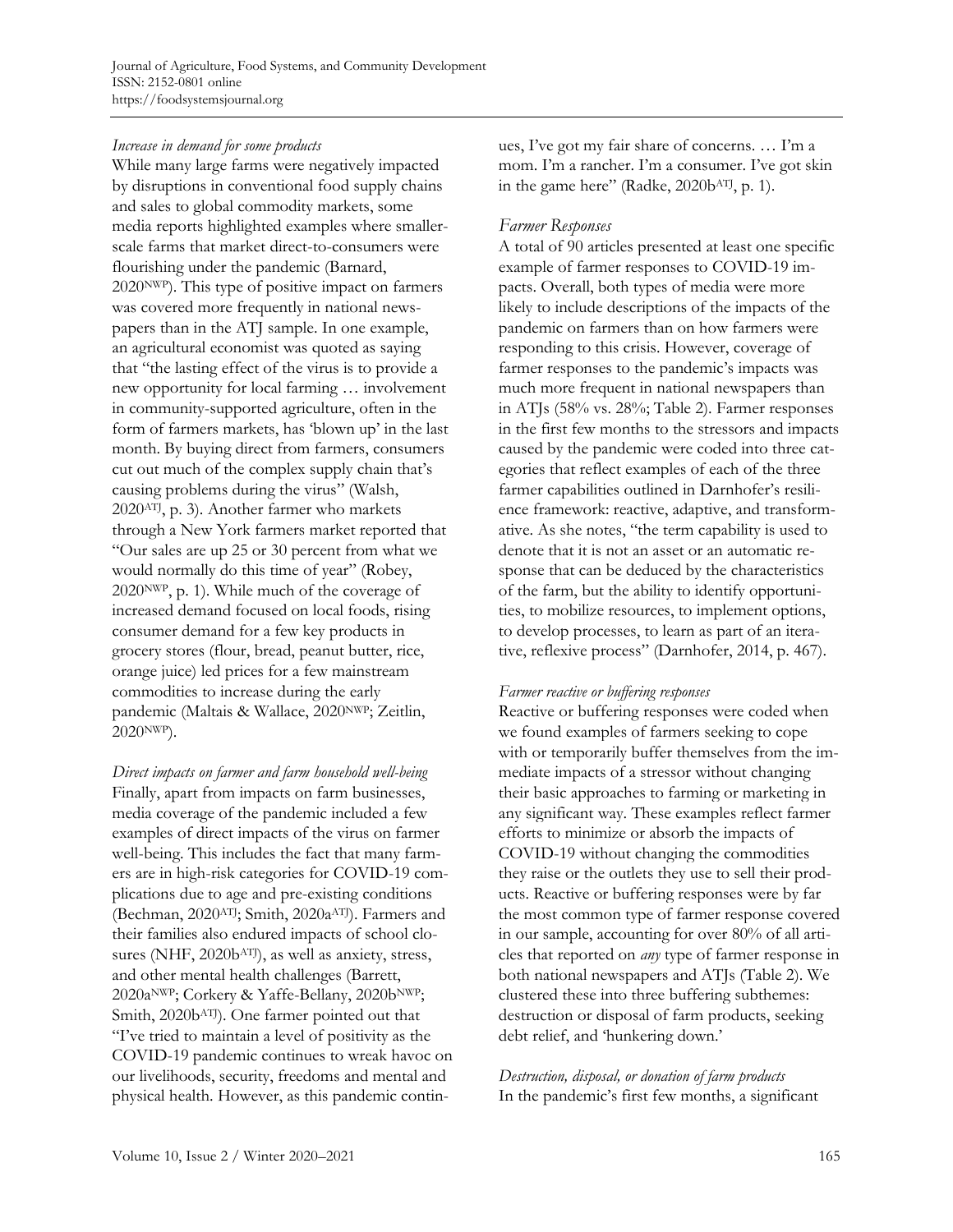amount of media coverage (38% of national newspaper articles and 15% of ATJ articles) highlighted examples of farmers dumping or destroying agricultural products. One article profiled a farmer in Arizona who experienced a 70% drop in demand for his products and responded by destroying 250 acres of produce worth US\$1.3 million. In the farmer's words, "we're leaving perfectly good product in the field. … It's a complete and total loss" (Newman, 2020bNWP). Another article described a major poultry company in Mississippi that responded to a 60–65% drop in demand from its restaurant customers by breaking eggs rather than hatching them and raising the chicks for slaughter (Severson, 2020NWP). The *New York Times* reported on farmers in Idaho, Florida, and Georgia who buried millions of pounds of produce and noted that millions of gallons of milk—equivalent to 5% of U.S. daily production—were being discarded (Yaffe-Bellany & Corkery, 2020<sup>NWP</sup>). A *Wall Street Journal* article related the case of two New York dairy farms that had to dump more than dozens of truckloads of milk because the cheese plant they sold to was unable to ship to restaurants and scaled down operations (Vielkind, 2020NWP). The shutdown of meat processing plants forced some farmers to euthanize hogs that were at market weight but for which they had no outlet (Corkery & Yaffe-Bellany, 2020aNWP).

Because of oversupplies and the closing of restaurant and institutional buyers, some farmers donated their products to food banks and other charities. One article shared the story of a New York dairy farmer who had a local processor bottle his milk in gallon containers that were given away through a local butcher shop (Bowman, 2020NWP). Several articles highlighted efforts by Publix (a grocery chain) and Dairy Farmers of America (a dairy co-op) who organized efforts to deliver hundreds of thousands of pounds of produce and gallons of milk to food banks in several states (Fanning & Herald, 2020NWP; SWP, 2020bATJ). In Florida, a local farmer donated eight semi-truck loads of tomatoes to a local foodbank (B. Anderson, 2020NWP).

*Debt payment relief, bankruptcy, and suicide*  The sudden shortfall in farm income contributed to media reports of farmers being unable to stay current on debt payments due to the coronavirus outbreak. In response, some farmers were highlighted for their efforts to seek debt relief from their lenders. One Iowa farmer told a reporter that "he's talked with his lender about deferring some principal payments on his debt for a year. Other farmers he's talked with are doing the same" (Eller,  $2020c<sup>NWP</sup>$ , p. 1). Some of the media coverage noted how the economic challenges associated with the pandemic were compounding pre-existing financial problems in the sector, which has led to a rise in farm bankruptcies (Barrett, 2020bNWP). One article reported on rising suicides among Wisconsin dairy farmers (Searcey, 2020<sup>NWP</sup>). In another story, a second-generation pig farmer from Minnesota who was trying to find ways to avoid killing a backlog of more than 1,000 pigs said, "There are farmers who cannot finish their sentences when they talk about what they have to  $do. \ldots$  This will drive people out of farming. There will be suicides in rural America" (Corkery & Yaffe-Bellany, 2020b<sup>NWP</sup>, p. 1).

### *Hunkering down: Storage, slowing production, and cutting costs*

Finally, 25 articles (18% of newspaper and 7% of ATJ articles), wrote about how farmers were planting crops and carrying on with business as usual in spite of the pandemic (Haire, 2020ATJ). In the words of one farmer, they have little choice but to "hang on tight until things get better" (Leake, 2020NWP, p. A1). Many stories reported on ways in which farmers were 'hunkering down' by storing fewer perishable products, slowing production, or cutting costs to weather the crisis. Grain farmers with on-farm storage were reportedly using it to hold onto their harvest until prices improved in the future (Lusk & Croney, 2020ATJ). Several articles reported on hog and cattle farmers who were altering diets for their herds to slow growth rates (Bagenstose, Bomey, & Chadde, 2020NWP). Others noted that some dairy farmers were drying off cows early to reduce output (Torres, 2020ATJ). Finally, some news articles profiled examples of farmers seeking to cut costs by cutting workers, reducing input use, or simply 'hunkering down' to weather this period of intense stress (Newman, 2020cNWP; Wilson,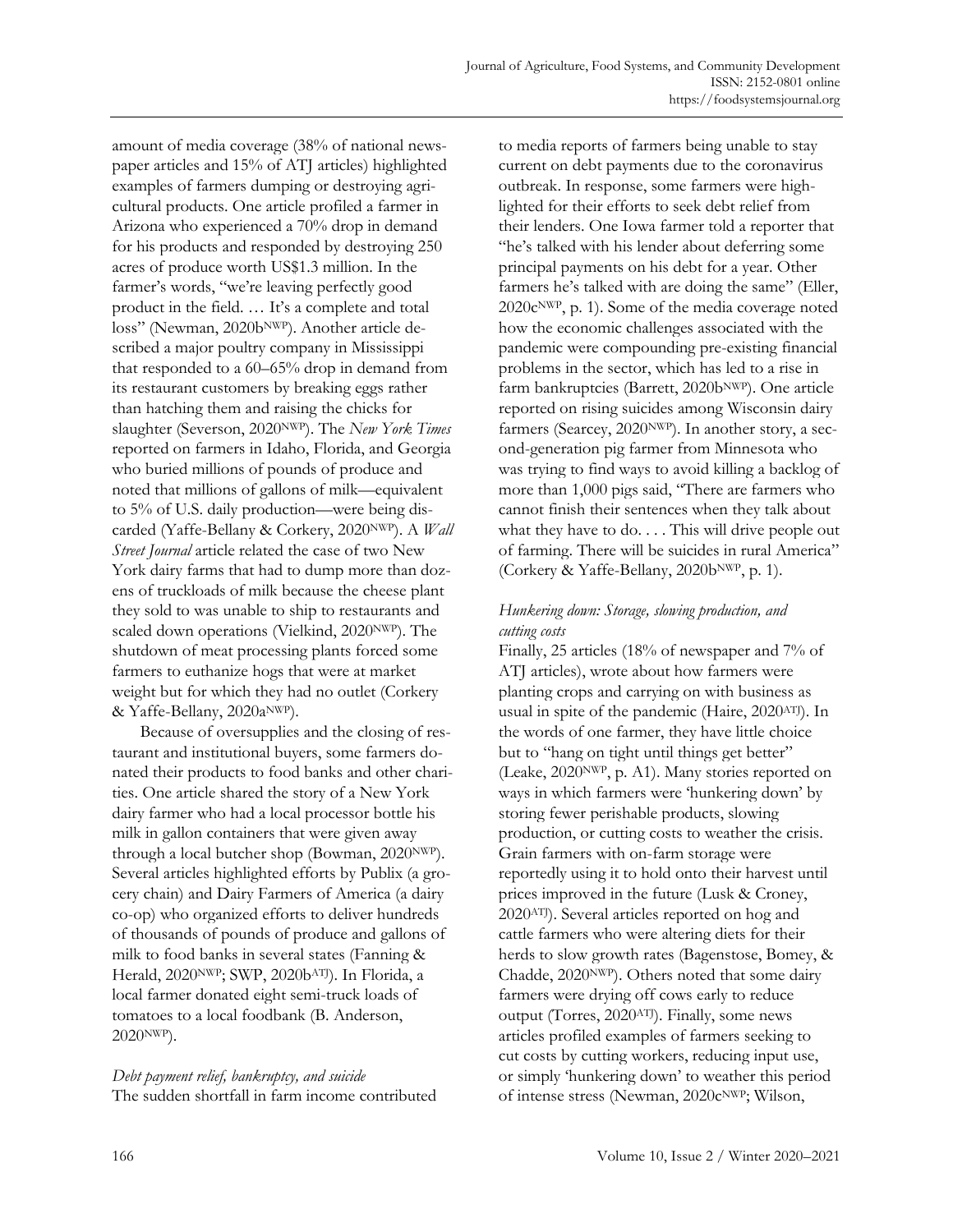2020ATJ). In one story, an Iowa farmer related how his multi-generational farm survived the Great Depression and 1980s Farm Crisis and noted that "My family has been farming here for over 100 years. I don't want to be the one to screw up" (Eller, 2020cNWP, p. 2).

### *Farmer Adaptive Responses*

Adaptive responses are characterized by examples of farmers proactively seeking out ways to sustain farm income by making short-term incremental adjustments in their production or marketing practices to adapt to COVID-19 conditions, without changing their overall farming strategy. To be coded as an adaptive response, the responses had to have a sense of being temporary, meaning that farmers would likely go back to business as it was before the pandemic once COVID-19 disappears. We grouped examples into two main subthemes: adjusting direct sales to be more socially distanced and expanding protective measures like the use of PPE on-farm. Adaptive responses were much less widely reported than reactive and buffering responses, and they were more likely to be covered by national newspapers than ATJs (18% vs. 5%; Table 2).

*Adjust direct sales methods to be more socially distanced* Several articles highlighted examples of farmers who already sold directly to individuals and institutions exploring creative ways to adjust and expand these markets during the pandemic. All of these examples were found in national newspapers (e.g., none were covered in ATJs). One article stated that farmers markets were "transforming into laboratories for new communal safety habits… Shoppers cannot touch the produce and must stay six feet from one another. Tables must have plastic coverings. Workers must wear protective gear" (Barnard, 2020NWP, p. 1). Berry growers in Tennessee reportedly set up drive-up options and socially distanced U-Pick approaches to reduce risks to farmers and customers (Hance, 2020NWP). Other stories profiled a farmer who had launched a new website to allow for online ordering in response to the temporary closure of his farmers market (Simon, 2020a), and a farm that had closed its farm stand and "retooled the

farm's website to offer pickup options, so customers could show up, immediately get their vegetables and go home" (Robey, 2020NWP, p. 2). One California farm was highlighted because it had started "shipping produce boxes anywhere in the United States except Hawaii, via FedEx…But some shoppers are prepaying and driving to the farm, then waiting safely in their car with the trunk popped open, while the food is dispatched" (Rao, 2020NWP, p. 1).

### *Expanded use of PPE on-farm*

In response to the potential loss of their farm labor force to the virus, some news media reported on examples of farmers requiring their workers to use personal protective equipment (PPE) and other protective measures. These types of on-farm adaptive responses were described in just over 10% of the news articles that covered any type of farmer response (in both national newspapers and ATJs). Two articles described efforts by specialty crop producers to require their immigrant workers to quarantine for two weeks, limiting their trips to grocery stores, and utilizing PPE (Newman, 2020aNWP; Pratt, 2020ATJ). Others reported on large farms taking steps to create small groups of employees who would not interact to reduce the chance of large-scale impacts on their workforce (James, 2020NWP; Schrotenboer, 2020NWP). Even farmers who rely primarily on family labor were presented as using adaptive measures to protect against on-farm spread of the virus (Ward, 2020ATJ).

### *Farmer Transformative Responses*

Transformative responses are when individual farmers responded to the pandemic by initiating fundamental and potentially long-term changes in their production or marketing practices that reflect a significant break from the past. In Darnhofer's words, "a transformation implies a transition to a new system…a qualitative change in which the farm adopts new basic operating assumptions, new 'rules of the game'…" (2014, p. 468–469). Our coding criteria sought examples of changes that we might expect to continue after the COVID-19 crisis (if they are successful). Compared to reactive and adaptive responses, we found very few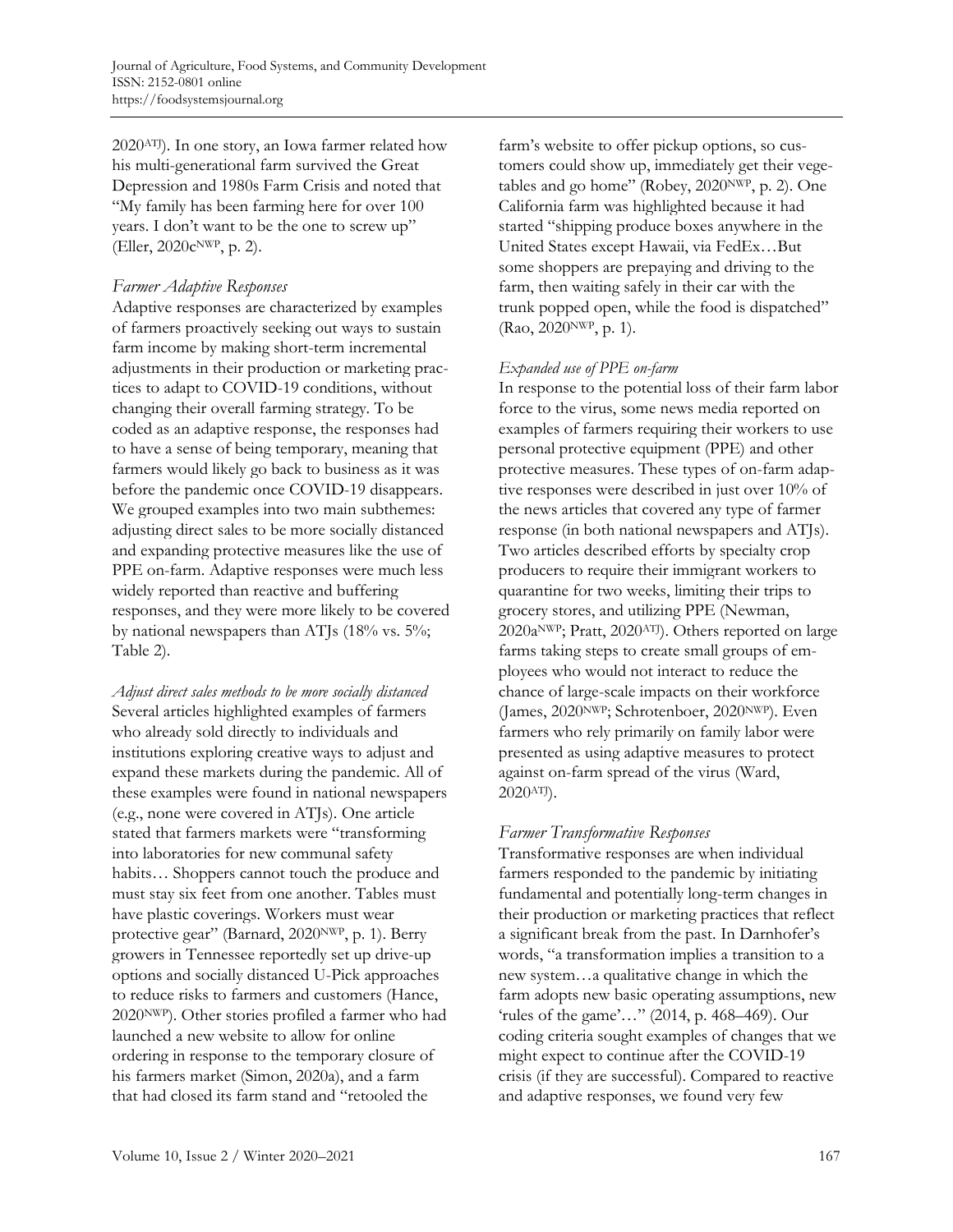examples of transformative farmer adaptations in our sample of news media articles. Any transformative adaptation examples were seen nearly exclusively in national newspapers (ATJs included only one example). Most common examples of transformative responses were cases where farmers who had previously sold their products directly to institutional buyers (schools, restaurants, etc.) reorganized their operations to sell directly to individuals. A few articles profiled conventional farmers who had always sold through mainstream commodity market channels who responded to the pandemic by initiating direct sales to individual customers.

#### *Shifting from institutional markets to direct sales to individuals*

Over the last 20 years, there has been rapid growth in the number of farmers who market directly to restaurants, schools, and other institutions. Farm suppliers to the 'farm-to-table' and 'farm-to-school' supply chains were directly affected by the sudden closure of these institutional buyers, and national newspapers covered numerous examples of farmers reconfiguring their marketing strategies to focus more on sales to individuals (either face-to-face or via online marketing channels). One article described a produce producer in New York City who had relied on restaurants for 60% of his business, but who collaborated with a wholesaler to start a home delivery system, using the trucks that used to supply restaurants to instead deliver directly to individual homes (Severson, 2020NWP). Another article highlighted a small farm in California that usually sold its specialty produce to restaurants that shifted to preparing and distributing "prepaid boxes" to individuals (Rao, 2020NWP). A third profiled a Florida poultry producer who had developed a profitable market selling custom-fit specialty birds to chefs and restaurants. "'That came to a screeching halt' as COVID-19 began to infiltrate Florida, [the farmer] said. Then, the unthinkable happened: Crazy Hart Ranch began to see its best chicken sales in at least five years. 'Our sales have been pretty much off the charts…It's good for us,' she said, referring to other local producers she knows who have seen surging sales during the coronavirus pandemic. 'We're all going crazy'"

(Leake, 2020NWP, p. 2). None of the ATJ articles described this type of farmer response.

#### *Conventional farms starting direct sales*

Both the national newspaper and the ATJ samples included at least one article highlighting conventional farmers who normally marketed through mainstream commodity channels, but who opened up to the public for U-pick and direct sales for the first time due to COVID-19 (Fanning & Hearld, 2020NWP). One article described hog farmers in the Midwest who were selling live pigs to people over Facebook and Craigslist (Corkery & Yaffe-Bellany, 2020bNWP). Another described chicken processors who previously had shipped entirely to the food industry that were initiating sales of butchered birds directly to the general public out of the back of refrigerated trucks (Wernau, 2020NWP).

### *Broader Food System and Policy Responses*

While roughly 60% of national newspapers and 30% of ATJ articles described examples of individual farmer responses to the stressors and impacts from the pandemic, a larger proportion of articles in each media source (66% and 58%, respectively; Table 2) presented examples of how other food supply chain industry and policy actors responded to the crisis to help ameliorate the impacts on farmers. We coded these institutional and structural responses into three categories: state and federal policy responses, market or industry responses, and advocacy by farm and other organizations for additional policy or structural changes.

Federal and state policy responses to help farmers address the impacts of the pandemic were covered in roughly 40% of both national newspaper and ATJ articles. Most common were reports about the extensive federal government programs that were designed to provide emergency financial aid to farmers such as the Coronavirus Aid, Relief, and Economic Security (CARES) Act; Paycheck Protection Program Loans (PPPL); and Coronavirus Food Assistance Program (CFAP). The federal government also expanded authority to the USDA Commodity Credit Corporation to provide another round of Market Facilitation Program (trade war) compensation payments and created programs to purchase food directly from farmers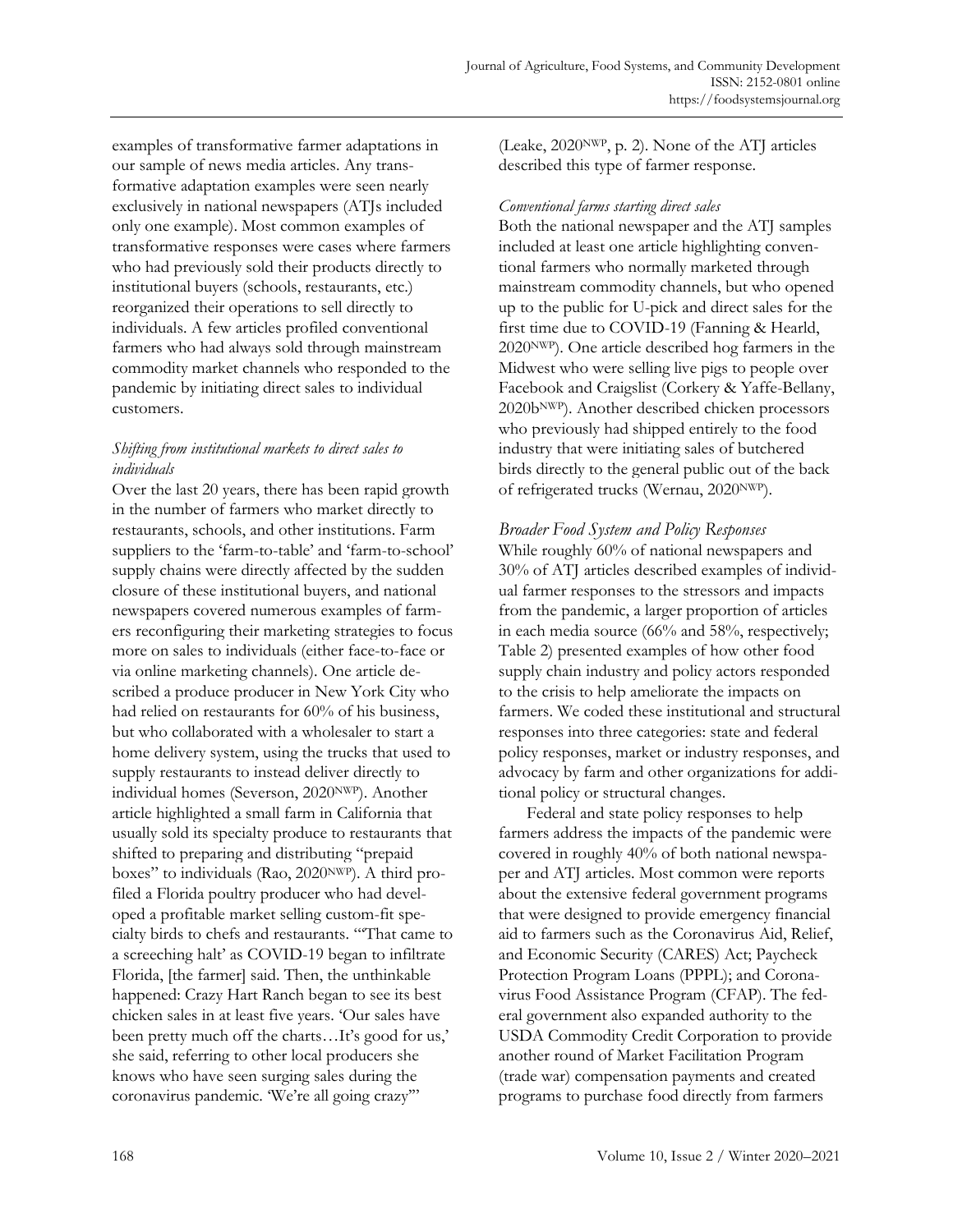to distribute through food banks and other food assistance organizations (USDA Farmers to Families Food Box program). All told, by May 2020, the U.S. Congress had allocated US\$23 billion in direct aid to farmers and US\$3 billion to purchase fresh produce, dairy, and meat for distribution to food pantries (Fatka, 2020bATJ). Stories about these federal farmer direct and indirect financial relief programs appeared in roughly 25% of both national newspaper and ATJ articles in our sample. Coverage of state programs was less common but there was mention of both a New York program to subsidize food processors to enable them to distribute surplus foods to needy families (Corkery & Yaffe-Bellany, 2020a<sup>NWP</sup>) and a California executive order to provide paid sick leave to farmers, farm workers, and other food system employees (Canon, 2020NWP).

A significant amount of coverage (19% of national newspapers and 15% of ATJ articles) reported on the use of Presidential executive orders to require the reopening of meat packing plants (e.g., Swanson & Yaffe-Belany, 2020aNWP) and on decisions to ease visa restrictions or relax minimum wage requirements for H-2A immigrant farmworkers to ensure a supply of labor for farm work and meat processing (e.g., Pratt, 2020ATJ).

In addition to describing state and federal policies that were adopted during this time frame, a sizeable number of articles reported on adjustments made by other food supply chain industry actors—mainly food processors and restaurants in response to the pandemic. Food supply chain industry responses were quite common in national newspapers (covered in 37% of the articles) but only infrequently described in the ATJ sample (5% of articles). Typical examples include providing food processing workers with PPE and other protections (Bagenstose, Chadde, & Wynn, 2020NWP), retooling food processing facilities to adapt to changes in consumer food consumption behaviors (Bunge & Newman, 2020NWP), and making structural and management changes in restaurants and farmers markets to protect workers and customers from the spread of COVID-19 (Newman, 2020bNWP; Simon, 2020bNWP).

Finally, 34 articles (9% of national newspapers and 20% of ATJ articles) had coverage of calls

from politicians, farm organizations, and other groups seeking additional direct relief payments for farmers, structural changes in federal policies surrounding marketing of beef and dairy products, and other adjustments to state or federal farm programs. While most examples of advocacy focused on expanding traditional farm support programs, we identified 12 articles that reported on farmers and farm and food system activists who were advocating for deeper structural reforms to transform the U.S. farm and food system in response to the problems revealed by the pandemic. Examples included calls to address concentration in the meat packing industry (Fatka, 2020c<sup>ATJ</sup>), support for a wholesale overhaul of the U.S. farm programs (Khanna 2020ATJ), and criticism of large corporate farming (Anderson, 2020bNWP). Nearly all of the calls for more radical reform of the agri-food system appeared in the ATJ sample.

#### **Discussion and Conclusions**

The global coronavirus COVID-19 pandemic caused supply chain disruptions, changes in food consumption patterns, and altered immigration patterns, each of which impacted farmers both directly and indirectly (Stephens et al., 2020). Many scholars have written about how the pandemic revealed systemic vulnerabilities in our farming and food systems, and some have suggested that the pandemic could serve as a catalyst for fundamental changes in the organization of agriculture and food supply chains. While government datasets and other systematic primary research on COVID-19's impacts and farmers' responses are beginning to emerge, it has been common for academics and policy-makers to rely on journalists and mass media coverage to provide information about the ways the pandemic has affected farmers and food systems (Lusk et al., 2020). At the same time, decades of studies on media framing remind us that the media reports are not an unfiltered window into the world. The selection of topics and decisions to include certain voices and experiences while ignoring others reflect the influence of competitive commercial pressures, political power, and dominant societal discourses and cultures (Happer & Philo, 2013).

Our systematic analysis of national print media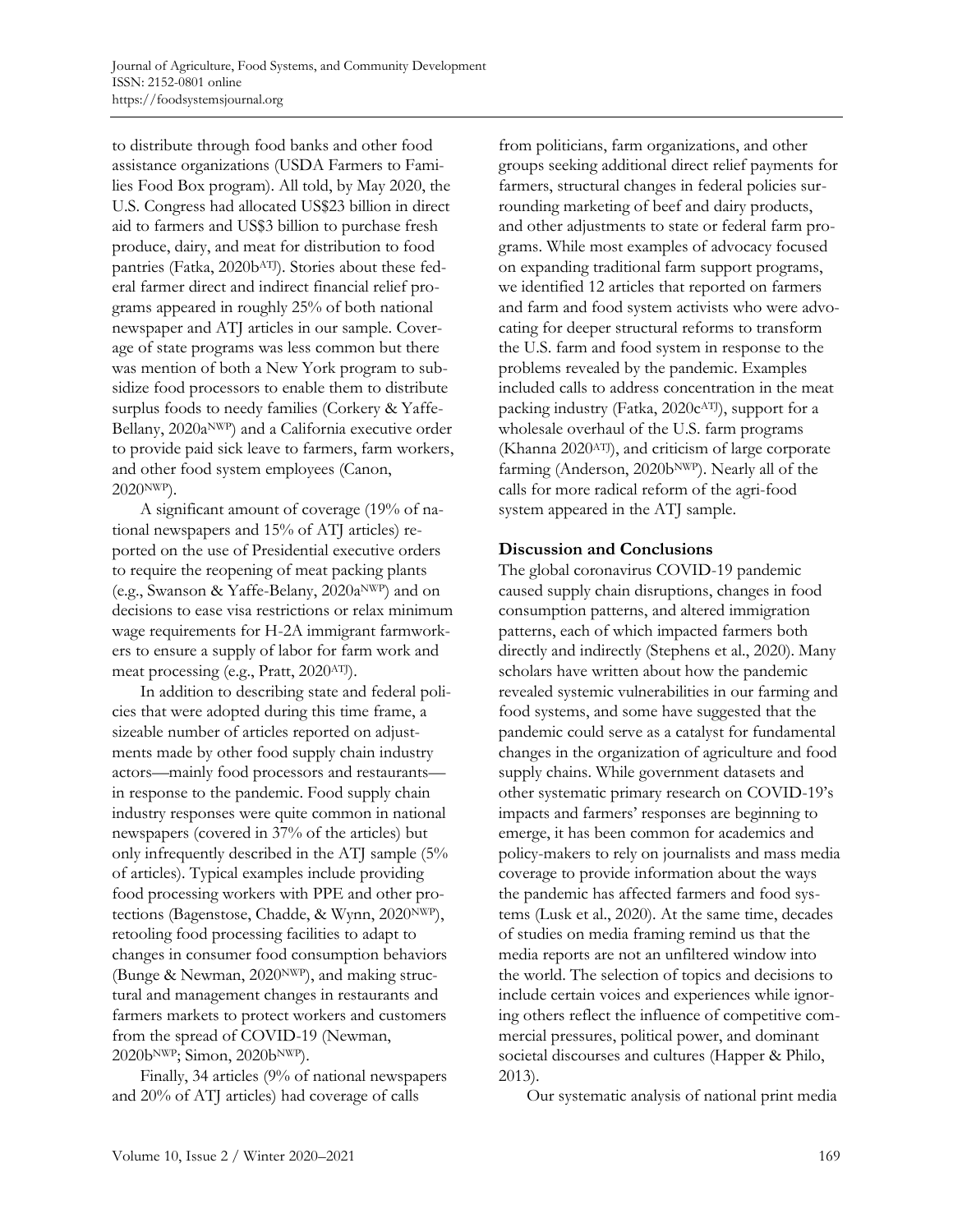coverage of the pandemic demonstrates that farming and food system topics received extensive attention and highlighted a wide range of issues in both national newspapers and agricultural trade journals. During the first three months of the outbreak, news reporters in these outlets were most likely to write about the economic shocks caused by the pandemic (and the public health policies that were adopted in response), with particular focus on how it changed food consumption patterns and disrupted food processing and supply chains. They also focused attention on the significant negative impacts of these economic shocks on farmers (a drop in demand from processors, loss of institutional markets, depressed commodity prices, and problems accessing farm labor). While most coverage highlighted negative impacts, a subset of articles described ways in which the pandemic increased demand for some products (mainly through a surge in local and/or direct sales to households). The emphasis on negative shocks and impacts is consistent with results of other media studies, where conflict and crises receive much greater coverage than stories about positive changes or outcomes (Shih, Wijaya, & Brossard, 2008).

*Is There Evidence of Farmer Adaptive Behavior?* The centerpiece of our study was to explore the extent to which media coverage provides evidence that the pandemic is precipitating deeper structural changes that could lead to a more resilient farm and food system. Using Darnhofer's (2014) resistance capacity framework, we looked for examples of three types of farmer responses to the pandemic which reflect different resilience pathways: buffering, adaptation, and transformation. We found that national newspapers were much more likely to cover farmer responses to the crisis than the agricultural trade journals (which focused more specifically on impacts on farmers and the larger policy or market responses, not individual farmer responses). Overwhelmingly, the most common examples of farmer responses covered in both types of media were buffering strategies: dumping or destroying products, seeking debt relief or filing for bankruptcy, or simply hunkering down by slowing production and cutting expenditures until

the markets recovered. Buffering strategies reflect farmer efforts to weather the storm without making any fundamental changes in the types of commodities raised or marketing strategies used. Buffering strategies also reflect treatment of COVID-19 as a short-term crisis in which actors expect to return to business as usual once the pandemic subsides.

At the same time, our sample included some articles and news reports of farmers using an adaptive strategy—particularly by small and mediumsized produce and livestock farmers who were better positioned to take advantage of the rapid rise in demand for food purchased directly from farmers through development of direct marketing outlets (e.g., online ordering, drive-by pickup, and home delivery). Adaptive responses were covered in about one in five national newspaper articles, but only one in 20 ATJ articles. Adaptive responses reflect efforts by farmers to adjust to changing patterns of consumer demand for food as well as the risks the virus poses to themselves and their farm workforce. These types of responses also appear to be short- or medium-term strategies that may well disappear once the pandemic recedes, rather than significant long-term changes in farming operations.

Interestingly, our review of these two types of news media did not identify many examples of farmers who were actively pursuing a more transformational pathway. There were virtually no articles or reports of people dramatically changing their farm enterprise mix or indicating plans to radically restructure their production and marketing practices for the long-term. The most common examples were stories about farmers who had previously invested heavily in direct sales to restaurants and institutions, who were restructuring their farms to focus more (or exclusively) on direct sales to individuals in the future. In three cases, coverage focused on mainstream conventional commodity farmers who were experimenting with direct sales to consumers (with some sense that this might be a part of their marketing strategy over the long run). All but one of the examples of transformative responses appeared in national newspapers (not ATJs).

While not a formal aspect of our analytical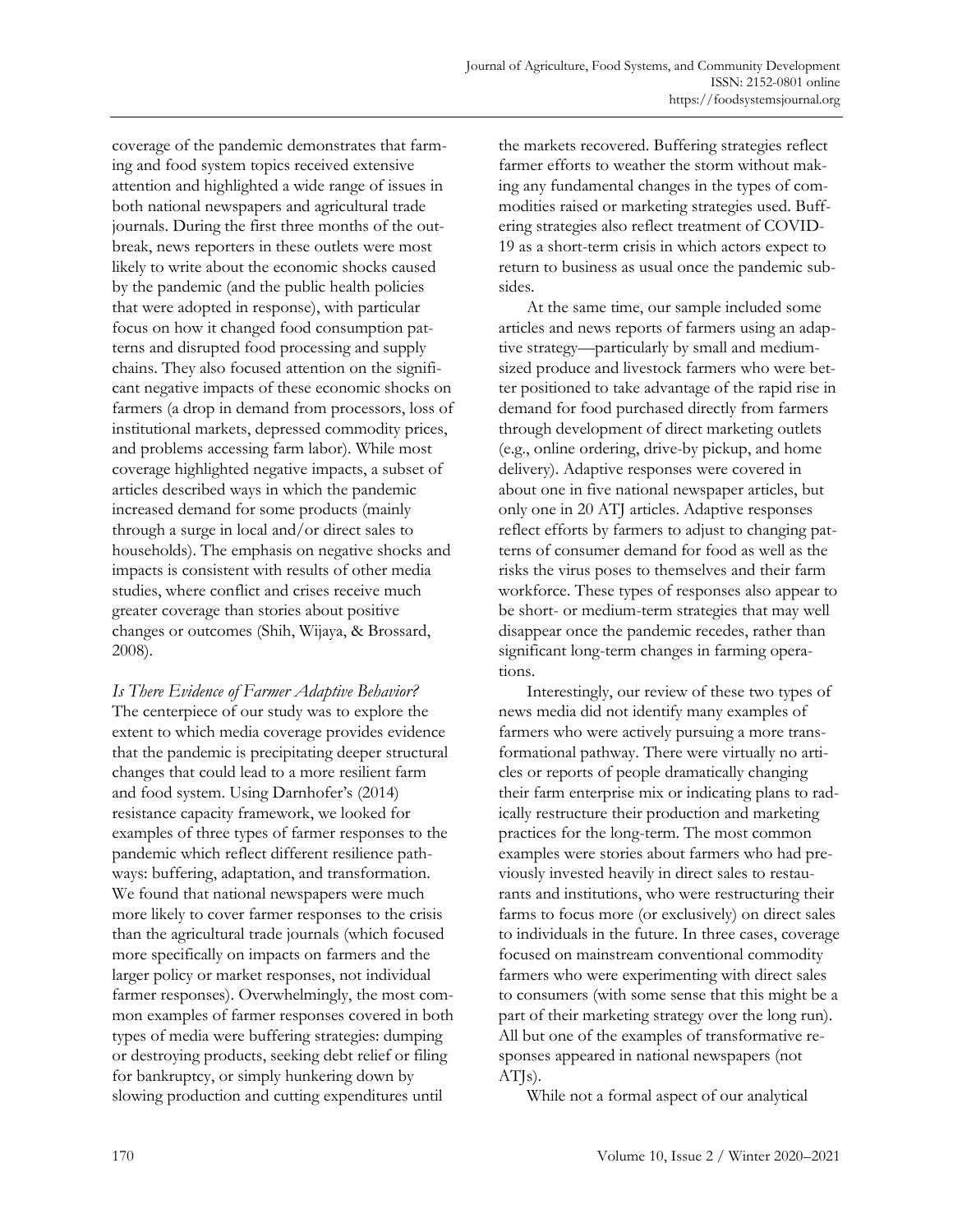framework, we observed associations between how farmers were impacted by and responded to the pandemic, and key farm characteristics (particularly the perishability of commodities raised and relative reliance on conventional vs. alternative markets). For example, vegetable farmers from southern states whose products were ripe and ready for market in the spring were immediately hit by supply chain disruptions and were therefore more likely to be forced to destroy their crops. Similarly, dairy and livestock producers whose products were ready to sell were unable to hold their output until processors were able to reopen and accept their products. Meanwhile, farmers with less perishable crops (e.g., grain growers in the Midwest) were most often described as 'hunkering down' maintaining business as usual in their farming and cropping enterprises in the hope that they would be able to outlast the crisis. In all three cases, mainstream commodity farmers were described as adopting coping strategies that addressed the shortterm crisis, but few were described as making longterm changes that might make them less vulnerable to similar shocks in the future.

U.S. farmers who already sold directly to consumers appeared to be in a strong position to respond to the surge in demand for their products. Media coverage of their operations focused on ways in which they were able to adapt to the pandemic by implementing more socially distant methods to sustain this market in safe manner. In contrast, farmers who had organized their business model around sales to restaurants, schools, and other institutions were forced to innovate and adapt when these outlets closed and demand for their products fell. Unlike conventional commodity farmers, media stories about these 'alternative supply chain' oriented farmers included many more examples of adaptive and transformative farmer responses, particularly direct sales farmers who were able to adopt socially distanced sales, and institutional sales farmers who were able to refocus their attention on the growing individual direct sales consumer market.

The predominance of reactive and buffering responses by farmers in the media (and the relative absence of stories about farmers making more radical adaptive or transformative changes) may be

partly because of massive federal short-term coronavirus aid programs that provided short-term compensation to farmers (particularly to those who sell in conventional mainstream markets) and executive orders by President Trump to reopen meat processing plants and ensure a supply of immigrant workers. Both of these institutional responses likely deflected pressures on U.S. farmers to consider more systemic changes in response to market shocks.

Taken as a whole, the narrative frames used in both national newspapers and ATJs reflect a bias toward short-term impacts and responses by individual farmers, with relatively little coverage engaging the possibility of long-term adaptive changes on farms and/or reflections on how systemic problems in the food system revealed by the pandemic might require transformative or structural solutions. This preference to frame the pandemic as a short-term crisis (rather than as evidence of deeper problems requiring a change in the status quo) is consistent with media framing used in reporting on climate change, flooding, and other natural disasters (Ford & King, 2015; Happer & Philo, 2013; Leitch & Bohensky, 2014).

### *Does Media Coverage Support or Slow Social-Adaptive Processes?*

Our study complements the large body of discussion and commentary essays that have explored the potential role of CV19 as a catalyst for increasing the resilience of food and farming systems. Given the nature of media coverage of the pandemic's impact on the U.S. farm sector, it is worth considering the role that news media play in accelerating or slowing broader social-adaptive processes that could lead to a restructuring of the farm and food system. Media studies scholars have long identified the important role that media has in shaping public understanding of important current issues and the range of alternative policy solutions that are considered reasonable or mainstream (Happer & Philo, 2013). The important role of media in contemporary society has led to calls for better integration of research from mass communications and journalism fields into science and policy designed to improve social and environmental sustainability, particularly related to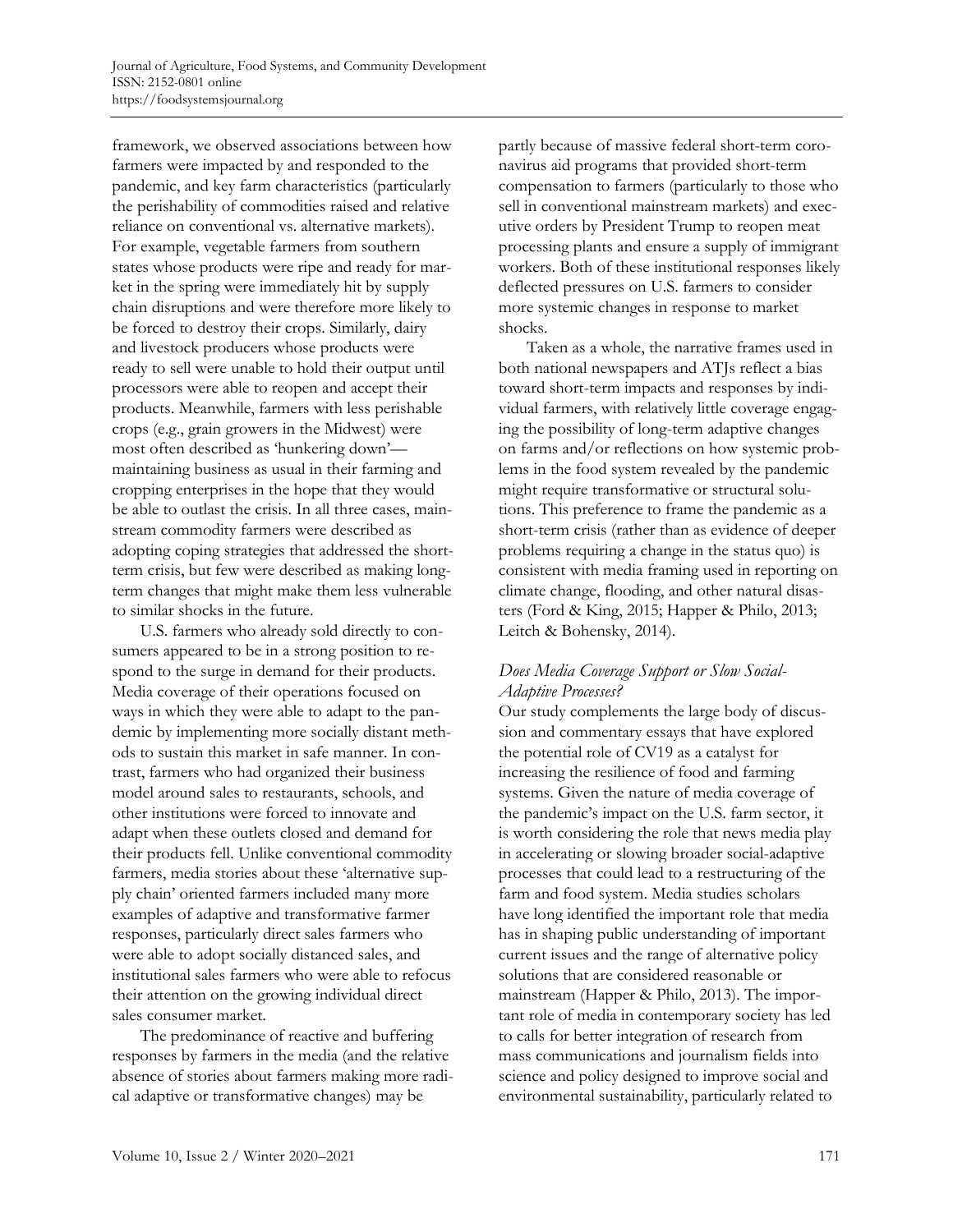climate change adaptation (Lindenfeld, Smith, Norton, & Grecu, 2014).

Our findings suggest that news media coverage in the early months of the pandemic in the U.S. has largely characterized the event as a rapid onset 'natural' disaster that created severe disruptions in food supply chains. The media therefore devoted more attention to the shortterm policy and market responses designed to mitigate these impacts than to farmer responses. Most coverage of farmer responses focused on immediate survival or adaptive strategies, with relatively little attention to examples of transformative responses that might reflect movement toward a reorganization of farming systems and/or commodity supply chains that could make the system more resilient in the future. This preference for treating the disaster as (a) outside of human control, and (b) a deviation from normal is similar to how media have covered floods and other natural disasters (Bohensky & Leitch, 2014; Devitt & O'Neill, 2017) and air pollution (Murukutla, Kumar, & Mullin, 2019). As the crisis unfolds, however, it is possible that the media will shift attention to deeper analysis of the institutional and societal roots of food system vulnerabilities and stimulate public consideration of alternative institutions and structures (Kaufmann, Lewandowski, Choryriski, & Wiering, 2016). In this way, media coverage seems to promote conservative frames that reduce the likelihood of the pandemic being the seed of a more resilient system.

We also found that the national newspapers cover the issue in ways that differ from the agricultural trade journals. Specifically, newspapers were more likely to highlight disruptions to traditional commodity markets and increased demand for direct sales than ATJs. Newspapers were twice as likely to cover any type of farmer response, and much more likely to include examples of adaptive or transformative responses than ATJs. While both outlets placed heavy emphasis on coverage of policy and market responses, national newspapers

gave more attention to the adaptive strategies used by food processors and other supply chain actors, while ATJs were more likely to print articles highlighting calls for more transformative reform of the structure of agriculture or federal farm policies. Differences in patterns of coverage across these two outlets can exacerbate the gaps in understanding of food and agricultural issues between farmers and nonfarmers (Boogaard, Bock, Oosting, Wiskerke, & van der Zijpp, 2011; Reisner & Walter, 1994; Sharp & Tucker, 2005). While the focus of our work was on traditional print media sources, it would be interesting to expand the analysis in the future to capture the role of social media (Stevens, Aarts, Termeer, & Dewulf, 2018) and other alternative sources of news (like specialty magazines and e-journals).

In practice, the different farmer resilience pathways described in the first few months of media coverage of the pandemic likely reflect early stages in a cyclical or nonlinear process of adaptation to a major system shock. Although U.S. farmers were able to weather the pandemic's shocks and stressors initially through buffering behaviors, the experience may have deepened farmers' understanding of structural vulnerabilities of the dominant farm and food system. This experience could eventually contribute to a shift toward greater utilization of alternative food supply chains and open up new avenues for more 'generative' processes of resilience (Darnhofer, 2020). This could include expanding farmers' imagination of new possibilities in response to the unimagined level of crisis, and producing new ways of thinking, not only new structures (Grandori, 2020). Additionally, future work could explore the intersection of individual farmer responses and larger processes of change in political and economic structures. Khatri-Chhetri, Pant, Aggarwal, Vasireddy, and Yadav (2019) have suggested that resilience processes in complex systems should be examined across multiple-scales that capture the feedbacks between changes made at the individual, sectoral, and systems levels.

#### **References**

Ad Fontes Media. (2020). *Media bias chart 6.1 November 2020 edition.* Retrieved from https://www.adfontesmedia.com/static-mbc/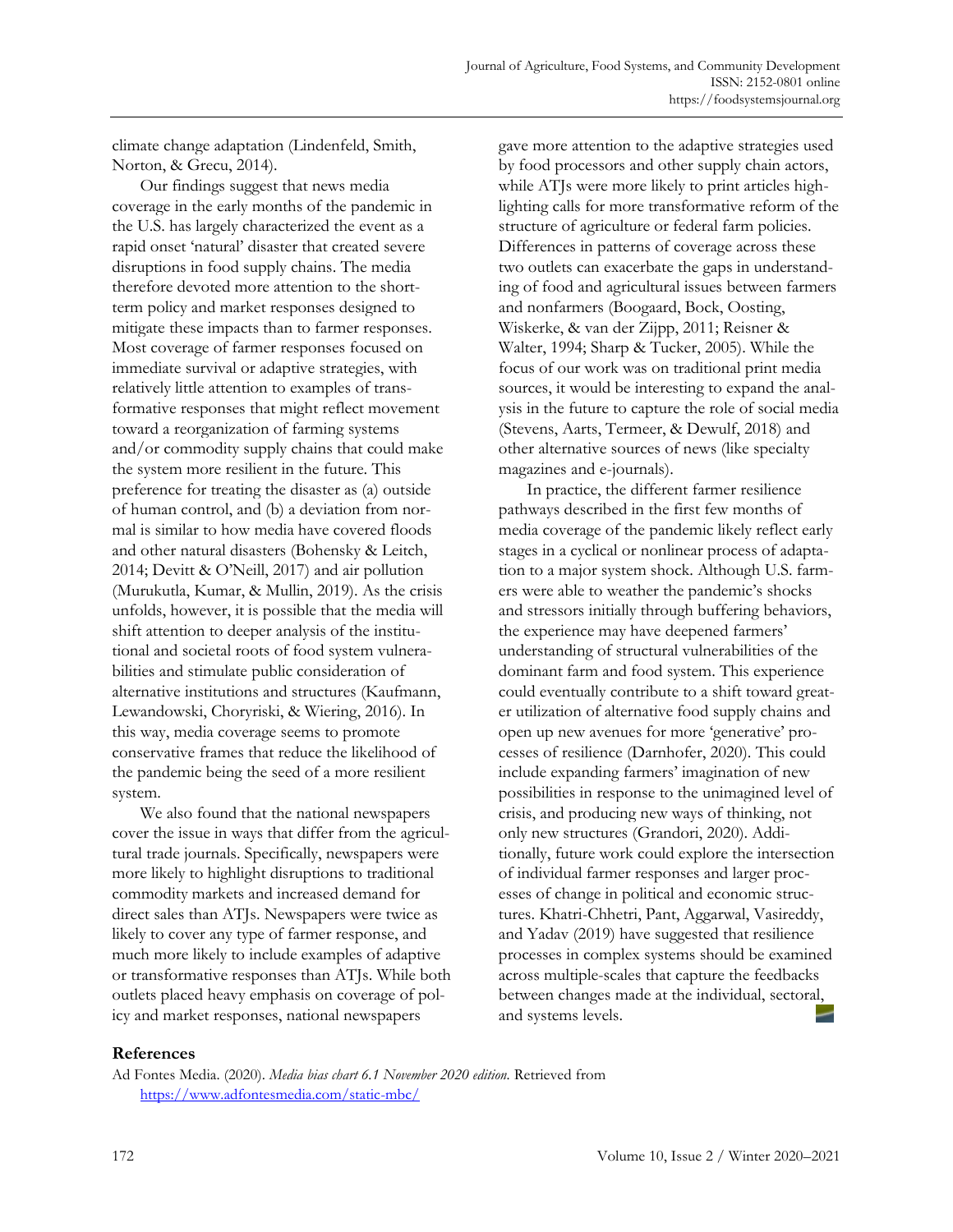- Anderson, B. (2020, May 14). To fight waste and hunger, food banks start cooking. *The New York Times*. Retrieved from https://www.nytimes.com/2020/05/14/dining/food-banks-free-meals-coronavirus.html?searchResultPosition=1
- Anderson, N. (2020, April 15). US Farmers estimated to lose \$20 billion due to coronavirus crisis. *USA Today.* Retrieved from https://www.usatoday.com/story/money/business/2020/04/15/farmers-estimated-to-lose-billions-in-2020/5136610002/
- Bagenstose, K., Bomey, N., & Chadde, S. (2020, April 30). Meat shortages expected as coronavirus disrupts production, despite executive order. *USA Today.* Retrieved from https://www.usatoday.com/story/news/2020/04/30/coronavirus-meat-shortages-expected-productionplunges/3052398001/
- Bagenstose, K., Chadde, S., & Wynn, M. (2020, April 22). Coronavirus at meatpacking plants worse than first thought, *USA Today.* Retrieved from https://www.usatoday.com/in-depth/news/investigations/2020/04/22/meat-packingplants-covid-may-force-choice-worker-health-food/2995232001/
- Barnard, A. (2020, April 5). Farmers' markets help feed an uneasy city. *The New York Times.* Retrieved from https://www.blendle.com/i/time/farmers-markets-help-feed-an-uneasy-city/bnl-newyorktimes-20200405-41\_1
- Barrett, R. (2020a, April 1). Wisconsin farmers forced to dump milk as coronavirus slams a fragile dairy economy. *Milwaukee Journal Sentinel*. Retrieved from https://www.jsonline.com/story/money/2020/04/01/coronavirusforces-dairy-farmers-dump-milk-wisconsin-covid-19/5108609002/
- Barrett, R. (2020b, April 14). Wisconsin farm bankruptcies rising rapidly as coronavirus weighs heavily on agriculture. *Milwaukee Journal Sentinel*. Retrieved from https://www.jsonline.com/story/money/2020/04/14/wisconsin-farmbankruptcies-rise-coronavirus-devastates-food-service/2984444001/
- Beal, C. C. (2013). Keeping the story together: A holistic approach to narrative analysis. *Journal of Research in Nursing, 18*(8), 692–704. https://doi.org/10.1177/1744987113481781
- Bechman, T. J. (2020, March 27). 6 ways COVID-19 impacts agriculture. *Farm Industry News*. Retrieved from https://www.farmprogress.com/farm-operations/6-ways-covid-19-impacts-agriculture
- Bohensky, E. L., & Leitch, L. M. (2014). Framing the flood: A media analysis of themes of resilience in the 2011 Brisbane flood. *Regional Environmental Change, 14*, 475–488. https://doi.org/10.1007/s10113-013-0438-2
- Bomey, N., & Tyko, K. (2020, April 20). Meat shortage 2020: Coronavirus has led Smithfield, other plants to close, farmers to dump milk. *USA Today*. Retrieved from https://www.msn.com/en-us/money/markets/meat-shortage-2020-coronavirus-has-led-smithfield-other-plants-to-close-farmers-to-dump-milk/ar-BB12JHyz
- Boogaard, B. K., Bock, B. B., Oosting, S. J., Wiskerke, J. S. C., & van der Zijpp, A. J. (2011). Social acceptance of dairy farming: The ambivalence between the two faces of modernity. *Journal of Agricultural and Environmental Ethics*, *24*(3), 259–282. https://doi.org/10.1007/s10806-010-9256-4
- Bowman, S. (2020, May 7). Cows don't shut off: Why this farmer had to dump 30,000 gallons of milk. *USA Today*. Retrieved from https://www.usatoday.com/in-depth/news/2020/05/07/disruptions-pandemic-meant-dairyfarmer-spread-his-milk-his-indiana-land-coronavirus/3078296001/
- Boykoff, M.T., & Boykoff, J. M. (2004). Balance as bias: Global warming and the US prestige press. *Global Environmental Change, 14*(2), 125–136. https://doi.org/10.1016/j.gloenvcha.2003.10.001
- Budak, C., Goel, S., & Rao, J. M. (2016). Fair and balanced? Quantifying media bias through crowdsourced content analysis. *Public Opinion Quarterly*, *80*(S1), 250–271. https://doi.org/10.1093/poq/nfw007
- Bunge, J., Maltais, K., & Newman, J. (2020, March 21). Coronavirus hits already frail U.S. farm economy: Corn farmers and cattle ranchers watch commodity prices drop, while produce growers fear labor shortages. *The Wall Street Journal.* Retrieved from

https://www.wsj.com/articles/coronavirus-hits-already-frail-u-s-farm-economy-11584783001

Bunge, J., & Newman, J. (2020, March 19). Coronavirus-era food supply: America has a lot. Moving it is tricky. *The Wall Street Journal.* Retrieved from

https://www.wsj.com/articles/the-food-supply-u-s-has-a-lot-the-outbreak-makes-moving-it-tricky-11584631411

Cahill, S., Morley, K., & Powell, D. A. (2010). Coverage of organic agriculture in North American newspapers: Media: Linking food safety, the environment, human health and organic agriculture*. British Food Journal*, *112*(7), 710–722. https://doi.org/10.1108/00070701011058244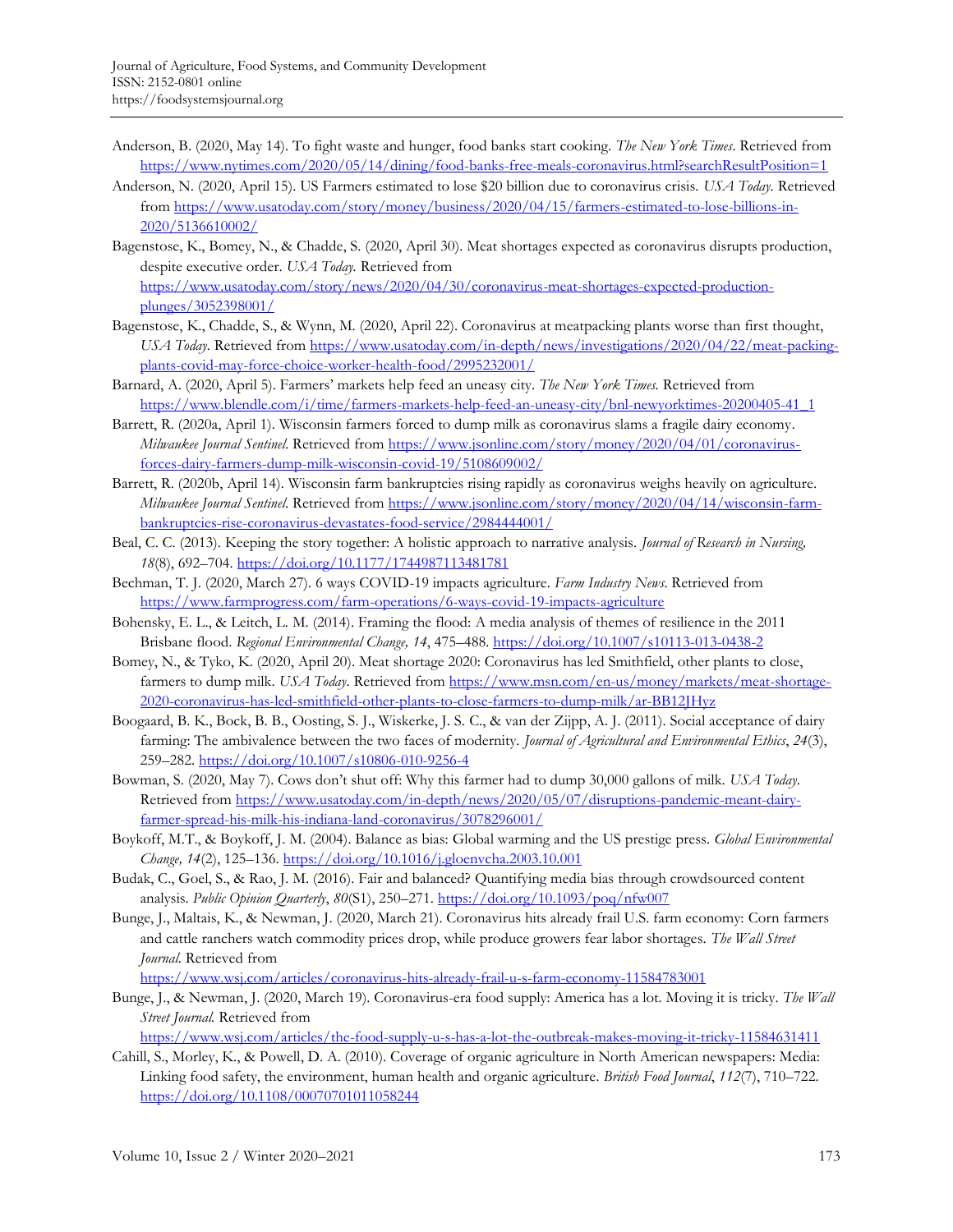- Canon, G. (2020, April 16). Newsom: California to grant two weeks of paid sick leave for all food sector workers. *USA Today*. Retrieved from https://www.usatoday.com/story/news/politics/2020/04/16/coronavirus-california-foodsector-workers-get-2-weeks-paid-sick-leave/5146514002/
- Church, S. P., Bentlage, B., Weiner, R., Babin, N., Bulla, B. R., Fagan, K., ... Prokopy, L. S. (2020). National print media vs. agricultural trade publications: Communicating the 2012 Midwestern US drought. *Climatic Change*, *161*, 43–63. https://doi.org/10.1007/s10584-019-02630-3
- Church, S. P., Haigh, T., Widhalm, M., de Jalon, S. G., Babin, N., Carlton, J. S., ... & Prokopy, L. S. (2017). Agricultural trade publications and the 2012 Midwestern US drought: A missed opportunity for climate risk communication. *Climate Risk Management*, *15*, 45–60. https://doi.org/10.1016/j.crm.2016.10.006
- Corkery, M., & Yaffe-Bellany, D. (2020a, April 19). The food chain's weakest link: Slaughterhouses. *The New York Times.* Retrieved from https://www-nytimes-com/2020/04/18/business/coronavirus-meat-slaughterhouses.html
- Corkery, M., & Yaffe-Bellany, D. (2020b, May 14). Meat plant closures mean pigs are gassed or shot instead. *The New York Times.* Retrieved from https://www.nytimes.com/2020/05/14/business/coronavirus-farmers-killing-pigs.html
- Darnhofer, I. (2014). Resilience and why it matters for farm management. *European Review of Agricultural Economics*, *41*(3), 461–484. https://doi.org/10.1093/erae/jbu012
- Darnhofer, I. (2020). Farm resilience in the face of the unexpected: Lessons from the COVID-19 pandemic. *Agriculture and Human Values*, *37*, 605–606. https://doi.org/10.1007/s10460-020-10053-5
- Devitt, C., & O'Neill, E. (2017). The framing of two major flood episodes in the Irish print news media: Implications for societal adaptation to living with flood risk. *Public Understanding of Science, 26*(7), 872–888. https://doi.org/10.1177/0963662516636041
- Eller, D. (2020a, April 21). 'Horrible choices': Iowa livestock producers may have to euthanize pigs as packing plants struggle. *Des Moines Register.* Retrieved from https://www.desmoinesregister.com/story/money/agriculture/2020/04/21/coronavirus-meatpacking-slowdownforce-iowa-pork-producers-euthanize-pigs-covid-19/5164368002/
- Eller, D. (2020b, April 22). Tyson says it will close pork processing plant in Iowa indefinitely during COVID-19. *Des Moines Register*. Retrieved from https://www.desmoinesregister.com/story/money/2020/04/22/coronavirus-tysoncloses-pork-processing-meat-packing-plant/3005152001/
- Eller, D. (2020c, May 13). 'You're losing money everywhere': Iowa farmers try to hang on through COVID-19 pandemic. *USA Today.* Retrieved from
- https://www.usatoday.com/story/money/2020/05/11/iowa-farm-crisis-coronavirus-pandemic/3109039001/
- Elo, S., Kääriäinen, M., Kanste, O., Pölkki, T., Utriainen, K., & Kyngäs, H. (2014). Qualitative content analysis: A focus on trustworthiness. *SAGE Open*, *4*(1), 1–10. https://doi.org/10.1177/2158244014522633
- Elo, S., & Kyngäs, H. (2008). The qualitative content analysis process. *Journal of Advanced Nursing, 62*(1), 107–115. https://doi.org/10.1111/j.1365-2648.2007.04569.x
- Entman, R. M. (1993). Framing: Toward clarification of a fractured paradigm. *Journal of Communication*, *43*(4), 51–58. https://doi.org/10.1111/j.1460-2466.1993.tb01304.x
- Ericksen, P. J. (2008). What is the vulnerability of a food system to global environmental change? *Ecology and Society, 13*(2), 1–18. https://doi.org/10.5751/ES-02475-130214
- Erlingsson, C., & Brysiewicz, P. (2017). A hands-on guide to doing content analysis. *African Journal of Emergency Medicine*, *7*(3), 93–99. https://doi.org/10.1016/j.afjem.2017.08.001
- Fanning, T. (2020, April 25). Publix to donate extra food, milk it buys from struggling farmers. *Sarasota Herald-Tribune.* Retrieved from https://www.news-press.com/story/money/small-business/2020/04/25/publix-donate-extrafood-milk-buys-struggling-farmers/3027546001/
- Fatka, J. (2020a, April 3). COVID-19 has widespread impact on ag. *Corn and Soybean Digest.* Retrieved from https://www.feedstuffs.com/news/covid-19-has-widespread-impact-ag
- Fatka, J. (2020b, April 18). Secretary Purdue outlines COVID-19 aid support. *Western Farm Press*. Retrieved from https://www.feedstuffs.com/news/secretary-perdue-outlines-covid-19-aid-support
- Fatka, J. (2020c, May 6). Missouri court rules in favor of meat plants. *Beef.* Retrieved from https://www.feedstuffs.com/news/missouri-court-rules-favor-meat-plants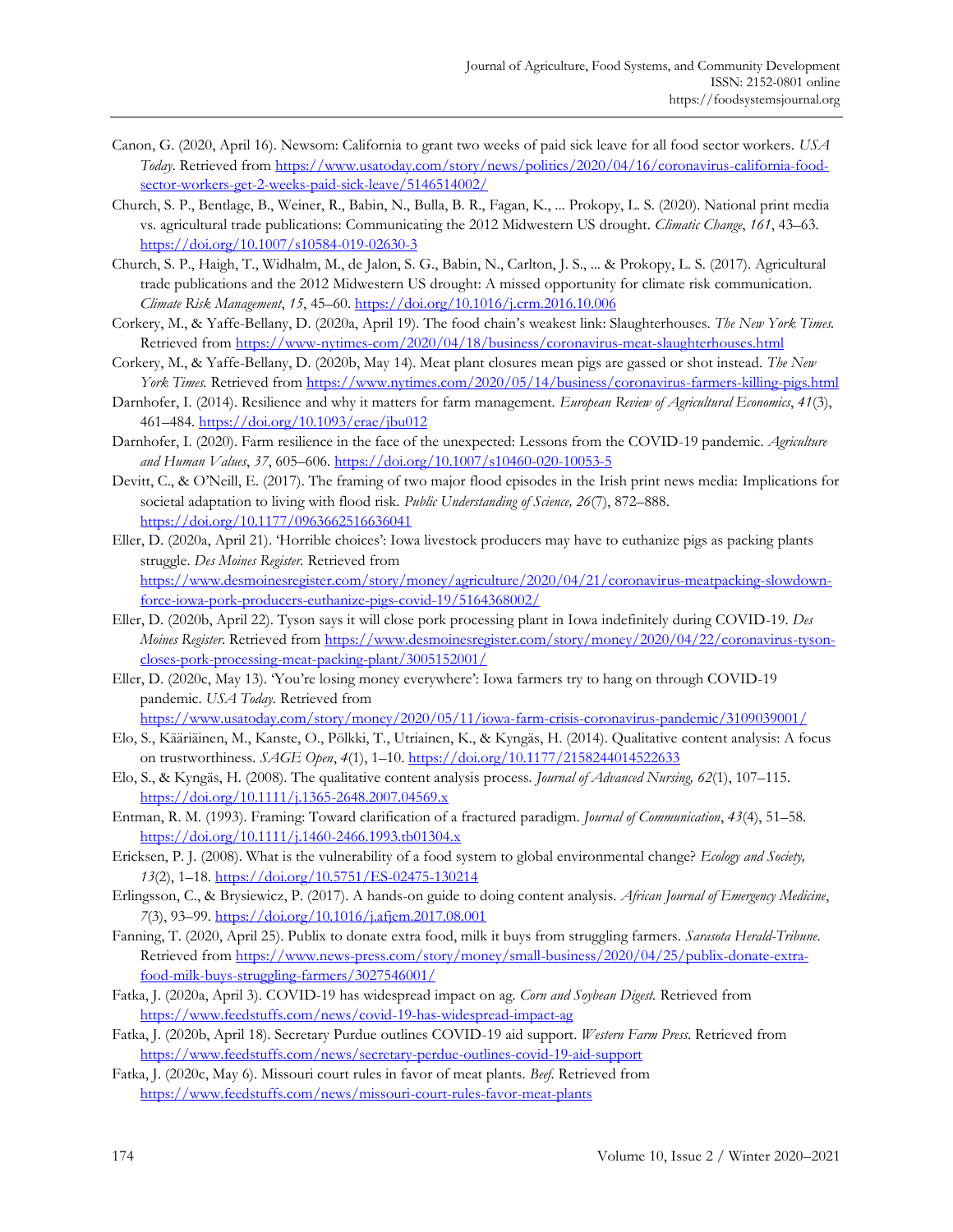- Feldman, L., Maibach, E.W., Roser-Renouf, C., & Leiserowitz, A. (2012). Climate on cable: The nature and impact of global warming coverage on Fox News, CNN, and MSNBC. *The International Journal of Press/Politics, 17*(1), 3–31. https://doi.org/10.1177/1940161211425410
- Folke, C. (2006). Resilience: The emergence of a perspective for social-ecological systems analyses. *Global Environmental Change*, *16*(3), 253–267. https://doi.org/10.1016/j.gloenvcha.2006.04.002
- Food and Agricultural Organization of the United Nations (FAO). (2020). *FAO COVID-19 response and recovery programme.*  https://doi.org/10.4060/cb0439en
- Ford, J. D. & King, D. (2015). Coverage and framing of climate change adaptation in the media: A review of influential North American newspapers during 1993-2013. *Environmental Science & Policy, 48*, 137–146. https://doi.org/10.1016/j.envsci.2014.12.003
- Gasparro, A., Kang, J., & Stamm, S. (2020, April 29). Two months that tore apart the food chain. *The Wall Street Journal*. Retrieved from https://www.wsj.com/articles/two-months-that-tore-apart-the-food-chain-11588174236
- Gentzkow, M., & Shapiro, J. M. (2010). What drives media slant? Evidence from U.S. daily newspapers. *Econometrica*, *78*(1), 35–71. https://doi.org/10.3982/ECTA7195
- Grandori, A. (2020). Black swans and generative resilience. *Management and Organization Review*, *16*(3), 495–501. https://doi.org/10.1017/mor.2020.31
- Gunderson, L. H., & Holling, C. S. (2002). *Panarchy: Understanding transformations in human and natural systems*. Washington, D.C.: Island Press.
- Haire, B. (2020, March 23). COVID-19 not stopping Southern corn farmers kicking off 2020 planting. *Southeast Farm Press*. Retrieved from

https://www.farmprogress.com/corn/covid-19-not-stopping-southern-corn-farmers-kicking-2020-planting

- Hance, M. (2020, April 29). Strawberry farms welcome pickers and berry buyers. *Nashville Tennessean*. Retrieved from https://www.tennessean.com/story/life/2020/04/29/picking-strawberries-good-way-get-outside-and-enjoy-farmlife/3031713001/
- Happer, C., & Philo, G. (2013). The role of the media in the construction of public belief and social change. *Journal of Social and Political Psychology, 1*(1), 321–336. https://doi.org/10.5964/jspp.v1i1.96
- Hart, J. (2020, March 20). Farmers discuss labor issue due to COVID-19, stress no food shortage. *Western Farm Press.* Retrieved from

https://www.farmprogress.com/fruit/farmers-discuss-labor-issue-due-covid-19-stress-no-food-shortage

- Hearden, T. (2020, April 29). Virus-related food shortages will be temporary in the U.S., experts say. *Farm Industry News.* Retrieved from
	- https://www.farmprogress.com/farm-business/virus-related-food-shortages-will-be-temporary-us-experts-say
- Hilchey, D. (2020). Open call papers and early responses to COVID-19. *Journal of Agriculture, Food Systems, and Community Development, 9*(3), 1–4. https://doi.org/10.5304/jafscd.2020.093.035
- James, I. (2020, April 5). On vegetable farms, growers grapple with harvest demands and coronavirus risks. *USA Today.* Retrieved from https://www.usatoday.com/story/money/nation-now/2020/04/05/arizona-yuma-farms-growersgrapple-adapting-coronavirus/2951390001/
- Kahiluoto, H. (2020). Food systems for resilient futures. *Food Security*, *12*(4), 853–857. https://doi.org/10.1007/s12571-020-01070-7
- Kahiluoto, H., Kaseva, J., Balek, J., Olesen, J. E., Ruiz-Ramos, M., Gobin, A., . . . Trnka, M. (2019). Decline in climate resilience of European wheat. *Proceedings of the National Academy of Sciences*, *116*(1), 123–128. https://doi.org/10.1073/pnas.1804387115
- Kaufmann, M., Lewandowski, J., Chorynski, A., & Wiering, M. (2016). Shock events and flood risk management: A media analysis of institutional long-term effects of flood events in the Netherlands and Poland. *Ecology and Society, 21*(4), Art. 51. https://doi.org/10.5751/ES-08764-210451
- Kesling, B. (2020, April 26). Coronavirus forces farmers to destroy their crops. *The Wall Street Journal*. Retrieved from https://www.wsj.com/articles/coronavirus-forces-farmers-to-destroy-their-crops-11587909600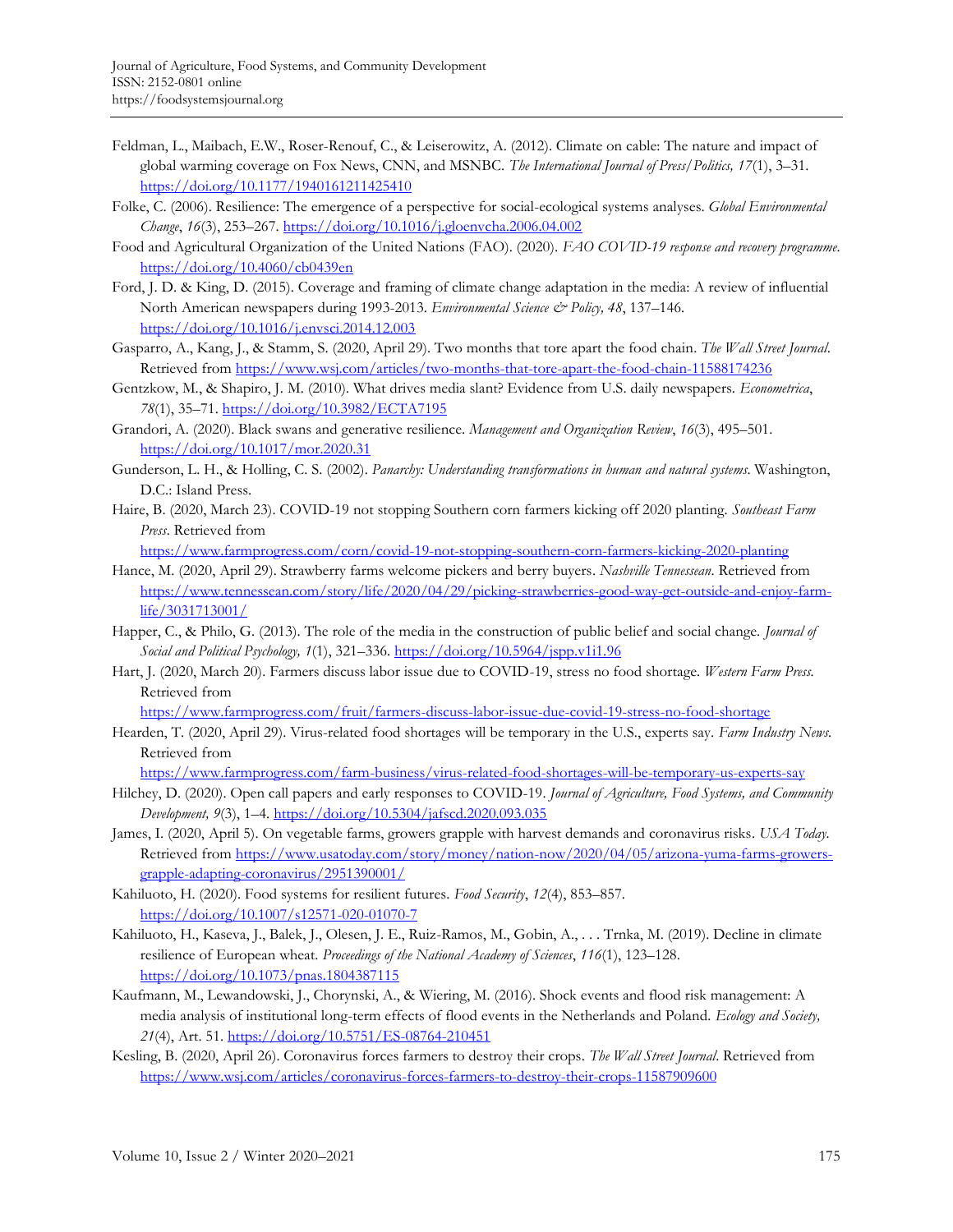- Khanna, R. (2020, May 7). *Transformational farm system reform act officially in both congressional chambers* [Press release]. Retrieved from the Common Dreams website: https://www.commondreams.org/newswire/2020/05/07/transformational-farm-system-reform-act-officiallyboth-congressional-chambers
- Khatri-Chhetri, A., Pant, A., Aggarwal, P. K., Vasireddy, V. V., & Yadav, A. (2019). Stakeholders prioritization of climate-smart agriculture interventions: Evaluation of a framework. *Agricultural Systems*, *174*, 23–31. https://doi.org/10.1016/j.agsy.2019.03.002
- Knorr, B. (2020, April 7). USDA weighs in on pandemic impact. *Southwest Farm Press*. Retrieved from https://www.farmprogress.com/marketing/usda-weighs-pandemic-impact
- Kozman, C. (2017). Measuring issue-specific and generic frames in the media's coverage of the steroids issue in baseball. *Journalism Practice*, *11*(6), 777–797. https://doi.org/10.1080/17512786.2016.1190660
- Lai, L. S., & To, W. M. (2015). Content analysis of social media: A grounded theory approach. *Journal of Electronic Commerce Research*, *16*(2), Art. 138. Retrieved from http://www.jecr.org/
- Leake, L. (2020, May 4) Publix shelves bare? There's plenty of chicken, but it's packaged for food service not retail. Retrieved from https://www.tcpalm.com/in-depth/news/2020/05/04/coronavirus-pandemic-covid-19-floridafarm-poultry-chicken-meat/3039184001/
- Leitch, A.M., & Bohensky, E. L. (2014). Return to 'a new normal': Discourses of resilience to natural disasters in Australian newspapers 2006-2010. *Global Environmental Change, 26*, 14–26. https://doi.org/10.1016/j.gloenvcha.2014.03.006
- Lindenfeld, L., Smith, H. M., Norton, T., & Grecu, N. C. (2014). Risk communication and sustainability science: Lessons from the field. *Sustainability Science*, *9*(2), 119–127. https://doi.org/10.1007/s11625-013-0230-8
- Lubben, B. D. (2020, May 4). Reassessing farm income projections after COVID-19. *Farm Industry News*. Retrieved from https://www.farmprogress.com/farm-policy/reassessing-farm-income-projections-after-covid-19
- Lusk, J., Anderson, J. D., Charlton, D., Coble, K., Davis, A., Dewey, A., … Zilberman, D. (2020). *Economic impacts of COVID-19 on food and agricultural* markets (CAST Commentary QTA2020-3). Retrieved from https://www.cast-science.org/wp-content/uploads/2020/06/QTA2020-3-COVID-Impacts.pdf
- Lusk, J., & Croney, C. C. (2020, April 30). How is COVID-19 impacting the food supply chain? *Beef*. Retrieved from https://www.beefmagazine.com/business/how-covid-19-impacting-food-supply-chain
- Maltais, K. (2020a, March 23). Cotton growers were recovering from trade war. Then coronavirus hit. *The Wall Street Journal.* Retrieved from https://www.wsj.com/articles/cotton-growers-were-just-recovering-from-trade-war-thencoronavirus-hit-11584967536
- Maltais, K. (2020b, April 26). In another hit for farmers, coronavirus crushes ethanol market. *The Wall Street Journal.*  Retrieved from
- https://www.wsj.com/articles/in-another-hit-for-farmers-coronavirus-crushes-ethanol-market-11587902400
- Maltais, K., & Wallace, J. (2020, March 30). Wheat and rice prices surge in coronavirus lockdown. *The Wall Street Journal*. Retrieved from https://www.wsj.com/articles/wheat-and-rice-prices-surgein-coronavirus-lockdown-11585598044
- McEvoy, D., Fünfgeld, H., & Bosomworth, K. (2013). Resilience and climate change adaptation: The importance of framing. *Planning Practice & Research*, *28*(3), 280–293. https://doi.org/10.1080/02697459.2013.787710
- Meuwissen, M. P. M., Feindt, P. H., Spiegel, A., Termeer, C. J. A. M., Mathijs, E., de Mey, Y., . . . Reidsma, P. (2019). A framework to assess the resilience of farming systems. *Agricultural Systems*, *176*, Art. 102656. https://doi.org/10.1016/j.agsy.2019.102656
- Meyer, G. (2020, March 26). Faltering ethanol refiners switch to hand sanitiser. *Financial Times of London*. Retrieved from https://www.ft.com/content/3aea9764-6e0c-11ea-89df-41bea055720b
- Michelson, H. (2020, June 24). Opinion: A 'resilient' food system built on systemic vulnerabilities. *Agri-Pulse*. Retrieved from https://www.agri-pulse.com/articles/13975-opinion-covids-impact-on-the-american-food-system
- Miles, M. B., Huberman, A. M., & Saldaña, J. (2014). *Qualitative data analysis: A methods sourcebook* (3rd ed.). Thousand Oaks, CA: SAGE.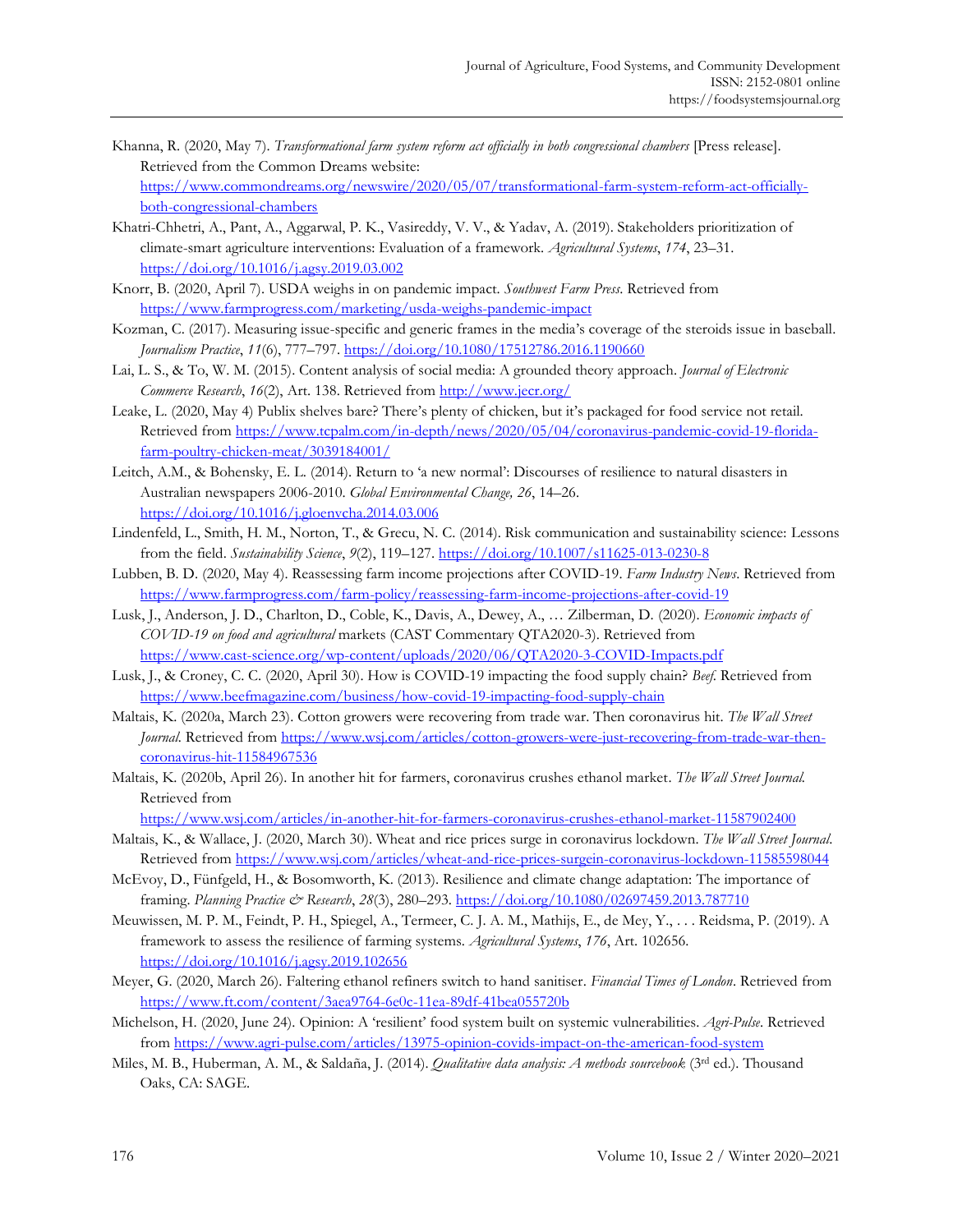- Molina, B. (2020, May 2). Where's the beef… and the chicken: Should we worry about a meat shortage? *USA Today.* Retrieved from https://www.msn.com/en-us/news/other/wheres-the-beef-and-the-chicken-should-we-worryabout-a-meat-shortage/ar-BB13tYW5
- Moran, D., Cossar, F., Merkle, M., & Alexander, P. (2020). UK food system resilience tested by COVID-19. *Nature Food*, *1*, Art. 242. https://doi.org/10.1038/s43016-020-0082-1
- Murukutla, N., Kumar, N., Mullin, S. (2019). A review of media effects: Implications for media coverage of air pollution and cancer. *Annals of Cancer Epidemiology, 3*(3). https://doi.org/10.21037/ace.2019.07.03
- National Hog Farmer (NHF). (2020a, April 13). Beset by tough markets, farmers now dealing with COVID-19 implications. Retrieved from National Hog Farmer website:
- https://www.nationalhogfarmer.com/business/beset-tough-markets-farmers-now-dealing-covid-19-implications NHF. (2020b, April 30). Midwest house members request more aid for U.S. pork producers. Retrieved from National Hog Farmer website:

https://www.nationalhogfarmer.com/legislative/midwest-house-members-request-more-aid-us-pork-producers

- Newman, J. (2020a, March 31). The coronavirus challenges facing U.S. farms: Get workers, keep them healthy. *The Wall Street Journal.* Retrieved from https://www.wsj.com/articles/the-coronavirus-challenges-facing-u-s-farms-getworkers-keep-them-healthy-11585660358
- Newman, J. (2020b, April 4). Closed because of the coronavirus, restaurants clear out their pantries. *Wall Street Journal.* Retrieved from

https://www.wsj.com/articles/closed-due-to-coronavirus-restaurants-clear-out-their-pantries-11586005203

- Nicola, M., Alsafi, Z., Sohrabi, C., Kerwan, A., Al-Jabir, A., Iosifidis, C., … Agha, R. (2020). The socio-economic implications o-f the coronavirus pandemic (COVID-19): A review. *International Journal of Surgery, 78*, 185–193. https://doi.org/10.1016/j.ijsu.2020.04.018
- O'Leary, F. (2020, April 6). Farm groups urge USDA to help dairy farmers. *Southeast Farm Press.* Retrieved from https://www.farmprogress.com/dairy/farm-groups-urge-usda-help-dairy-farmers
- Orden, D. (2020). Resilience test of the North American food system. *Canadian Journal of Agricultural Economics, 68*(2), 215–217. https://doi.org/10.1111/cjag.12238
- Pratt, K. (2020, May 7). Kentucky growers educating H-2A workers to keep safe during pandemic. *Southeast Farm Press*. Retrieved from

https://www.farmprogress.com/regulatory/kentucky-growers-educating-h-2a-workers-keep-safe-during-pandemic

- Puma, M. J., Bose, S., Chon, S. Y., & Cook, B. I. (2015). Assessing the evolving fragility of the global food system. *Environmental Research Letters*, *10*(2), Art. 024007. https://doi.org/10.1088/1748-9326/10/2/024007
- Radke, A. (2020a, March 18). COVID-19: How is the virus impacting U.S. agriculture? *Beef*. Retrieved from https://www.beefmagazine.com/management/covid-19-how-virus-impacting-us-agriculture
- Radke, A. (2020b, April 13). COVID-19: As plants close; where's the meat? *Beef.* Retrieved from https://www.beefmagazine.com/beef-quality/covid-19-plants-close-wheres-meat
- Rammel, C., Stagl, S., & Wilfing, H. (2007). Managing complex adaptive systems—a co-evolutionary perspective on natural resource management. *Ecological Economics*, *63*(1), 9–21. https://doi.org/10.1016/j.ecolecon.2006.12.014
- Rao, T. (2020, April 4). A turn from supermarkets to small farm delivery. *The New York Times*. A.4. Retrieved from https://www.nytimes.com/2020/04/03/dining/csa-farm-food-delivery-coronavirus.html
- Reisner, A., & Walter, G. (1994). Agricultural journalists' assessments of print coverage of agricultural news. *Rural Sociology, 59*(3), 525–537. https://doi.org/10.1111/j.1549-0831.1994.tb00546.x
- Robey, C. (2020, May 8). Small farms in N.Y. are experiencing a surprising boom. Here's why. *The New York Times.* Retrieved from https://www.nytimes.com/2020/05/08/nyregion/small-farms-ny-coronavirus.html
- Schrotenboer, B. (2020, April 4). US agriculture: Can it handle coronavirus, labor shortages and panic buying? *USA Today.* Retrieved from https://www.usatoday.com/story/money/business/2020/04/04/coronavirus-testsamericas-food-supply-agriculture/5096382002/
- Searcey, D. (2020, April 11). 'Not as Wisconsin nice as we used to be': The divisions in dairyland. *The New York Times.*  Retrieved from

https://www-nytimes-com.proxy.lib.ohio-state.edu/2020/04/11/us/politics/wisconsin-politics.html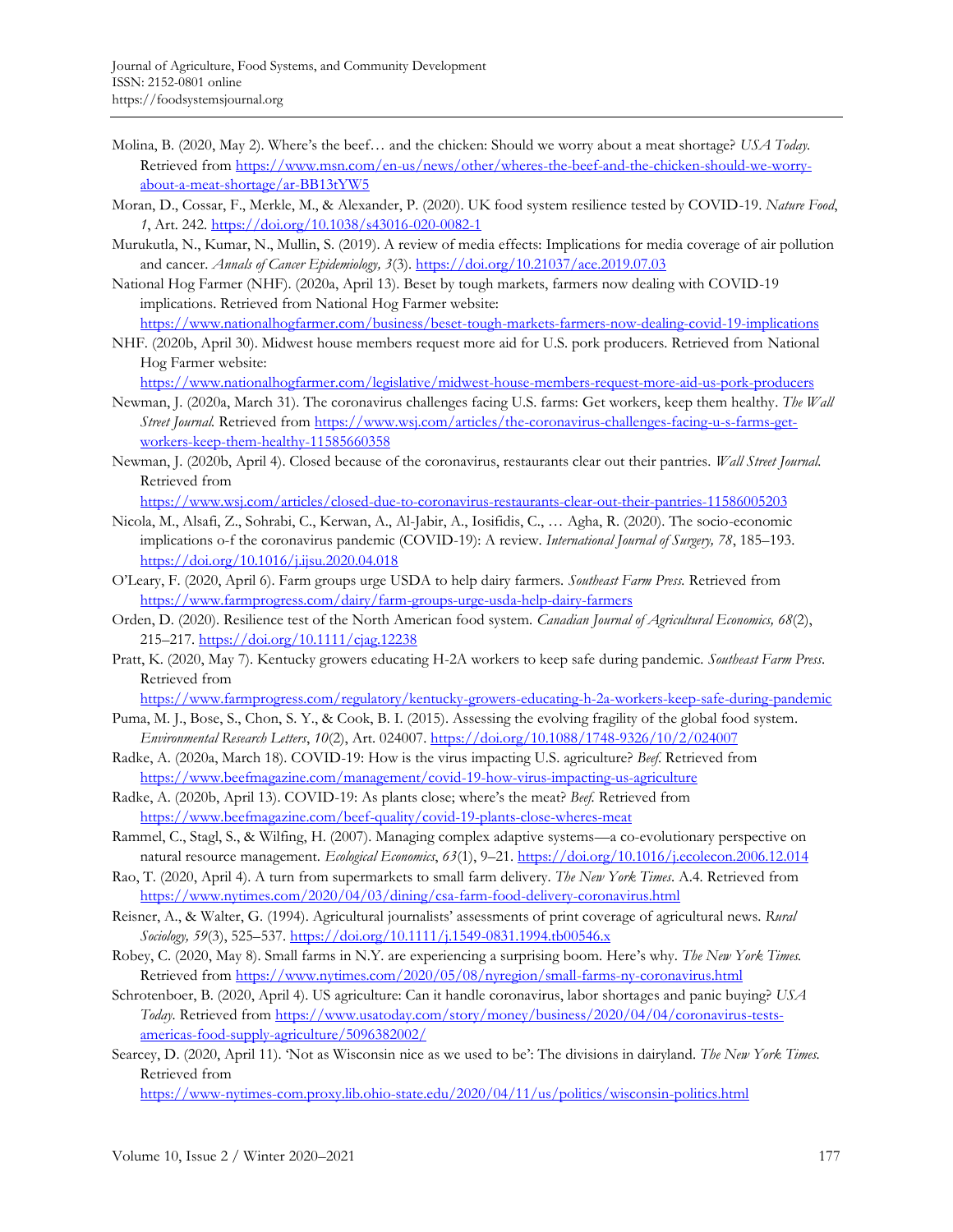- Semetko, H. A., & Valkenburg, P. M. (2000). Framing European politics: A content analysis of press and television news. *Journal of Communication*, *50*(2), 93–109. https://doi.org/10.1111/j.1460-2466.2000.tb02843.x
- Severson, K. (2020, April 9). The farm-to-table connection comes undone. *The New York Times.* Retrieved from https://www.nytimes.com/2020/04/09/dining/farm-to-table-coronavirus.html
- Sharp, J. S., & Tucker, M. (2005). Awareness and concern about large‐scale livestock and poultry: Results from a statewide survey of Ohioans. *Rural Sociology*, *70*(2), 208–228. https://doi.org/10.1526/0036011054776398
- Shih, T. -J., Wijaya, R., & Brossard, D. (2008). Media coverage of public health epidemics: Linking framing and issue attention cycle toward an integrated theory of print news coverage of epidemics. *Mass Communication & Society*, *11*(2), 141–160. https://doi.org/10.1080/15205430701668121
- Simon, R. (2020a, March 21). For small businesses, it's a virus chain reaction. *The Wall Street Journal.* Retrieved from https://www.wsj.com/articles/for-small-businesses-its-a-virus-chain-reaction-11584763203
- Simon, R. (2020b, May 2) Reimagining business after coronavirus: How one Cleveland restaurant's choices ripple through the economy. *The Wall Street Journal*. Retrieved from https://www.wsj.com/articles/putting-everything-onthe-table-a-cleveland-restaurateur-plots-a-way-forward-11588392002
- Smith, R. (2020a, March 24). Farms, rural communities at risk for COVID-19. *Southwest Farm Press*. Retrieved from https://www.farmprogress.com/rural-health/farms-rural-communities-risk-covid-19
- Smith, R. (2020b, March 27). Agriculture continues as COVID-19 threatens nation. *Southeast Farm Press.* Retrieved from https://www.farmprogress.com/rural-health/agriculture-continues-covid-19-threatens-nation
- Southwest Farm Press [SWP]. (2020a, April 7). Ag economy barometer drops 47 points in March 2020. Retrieved from Farm Progress website:

https://www.farmprogress.com/farm-life/ag-economy-barometer-drops-47-points-march-2020

- SWP. (2020b, April 10). Dairy CORE program introduced as industry reels from COVID-19. Retrieved from Farm Progress website: https://www.farmprogress.com/dairy/dairy-core-program-introduced-industry-reels-covid-19
- Stephens, E. C., Martin, G., van Wijk, M., Timsina, J., & Snow, V. (2020). Impacts of COVID-19 on agricultural and food systems worldwide and on progress to the sustainable development goals. *Agricultural Systems*, *183*, 102873. https://doi.org/10.1016/j.agsy.2020.102873
- Stevens, T. M., Aarts, N., Termeer, C. J. A. M., & Dewulf, A. (2018). Social media hypes about agro-food issues: Activism, scandals and conflicts*. Food Policy*, *79*, 23–34. https://doi.org/10.1016/j.foodpol.2018.04.009
- Swanson, A., & Yaffe-Bellany, D. (2020, April 28). Trump declares meat supply 'critical,' aiming to reopen plants. *The New York Times.* Retrieved from

https://www.nytimes.com/2020/04/28/business/economy/coronavirus-trump-meat-food-supply.html

- Swoboda, R. (2020a, March 20). Cattlemen request help to cope with COVID-19. *Corn and Soybean Digest*. Retrieved from https://www.farmprogress.com/beef/cattlemen-request-help-cope-covid-19
- Swoboda, R. (2020b, March 23). Virus creates trade deal uncertainty. *Corn and Soybean Digest*. Retrieved from https://www.farmprogress.com/trade/virus-creates-trade-deal-uncertainty
- Torres, C. (2020, April 29). Dealing with dairy's black swan event. *Southwest Farm Press*. Retrieved from https://www.farmprogress.com/dairy/dealing-dairys-black-swan-event
- Vielkind, J. (2020, April 29). New York dairy farmers feel the squeeze from coronavirus as milk sales dry up. *The Wall Street Journal.* Retrieved from https://www.wsj.com/articles/new-york-dairy-farmers-feel-the-squeeze-fromcoronavirus-as-milk-sales-dry-up-11588183989
- Walker, B., Holling, C. S., Carpenter, S. R., & Kinzig, A. (2004). Resilience, adaptability and transformability in social– ecological systems. *Ecology and Society*, *9*(2), 5. http://www.ecologyandsociety.org/vol9/iss2/art5
- Walsh, D. (2020, April 19). Farm (maybe) to table: How coronavirus chopped the food chain in Michigan. *Crain's Detroit Business.* Retrieved from

https://www.crainsdetroit.com/economy/farm-maybe-table-how-coronavirus-chopped-food-chain-michigan

Ward, M. (2020, April 21). Soybean farmers share struggles during pandemic. *Southeast Farm Press.* Retrieved from https://www.farmprogress.com/soybeans/soybean-farmers-share-struggles-during-pandemic